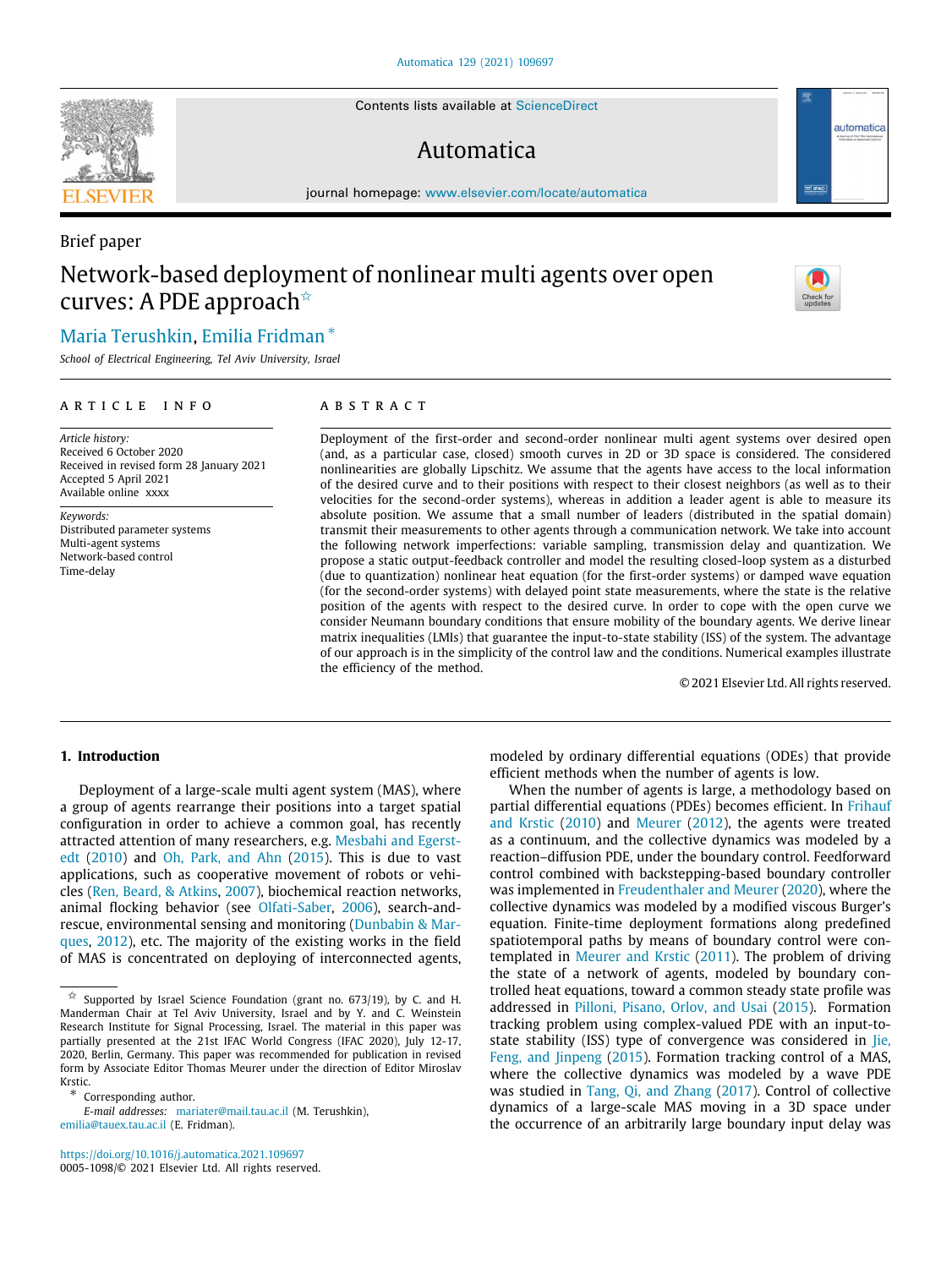considered in [Qi, Wang, Fang, and Diagne](#page-8-14) ([2019](#page-8-14)). All the above methods employ boundary control of linear PDEs.

In the case of measurements of the leaders' absolute positions, the majority of PDE-based results employ the PDE observer for output-feedback control. The latter may be difficult for implementation. Recently a simple static output-feedback controller was suggested in [Wei, Fridman, and Johansson](#page-8-15) [\(2019](#page-8-15)), where it was proposed to transmit the leader's absolute positions with respect to the desired curve to all the agents by using communication network. The network-based results of [Wei et al.](#page-8-15) [\(2019\)](#page-8-15) were confined to the first-order integrators and to deployment onto the closed curves. Among the network imperfections, the quantization effects were neglected. Moreover, in the case of several leaders a common delay (i.e. synchronized transmissions in the same time with the same network-induced delay) was considered, which may be restrictive. As most of the PDE-based results, [Wei et al.](#page-8-15) [\(2019](#page-8-15)) considered linear models of agents.

In this paper we study deployment of the first and secondorder nonlinear multi agent systems onto open curves. We assume that the agents have access to their target position on the desired curve and their positions with respect to their closest neighbors, whereas a small number of leaders is able to measure their absolute position with respect to the desired curve. For the second-order MAS all agents measure their velocities. As in [Wei](#page-8-15) [et al.](#page-8-15) ([2019\)](#page-8-15), our design is based on spatial decomposition method introduced in [Fridman and Blighovsky](#page-8-16) [\(2012\)](#page-8-16) for stabilization of semilinear heat equations. For the globally Lipschitz in the state nonlinearities (as considered in the present paper), the spatial decomposition method leads to global stabilization. We propose to transmit the leaders' absolute positions to other agents by using a communication network. However, leaders may use independent networks and their transmissions are not synchronous, which leads to multiple delays in the closed-loop system. Moreover, we take into account the quantization effect (see [Liberzon](#page-8-17), [2003](#page-8-17)).

By applying the time-delay approach to networked control systems (see Chapter 7 of [Fridman,](#page-8-18) [2014](#page-8-18)), we model the resulting closed-loop systems as a disturbed (due to quantization) nonlinear heat equation (for the first-order MAS) and damped wave equation (for the second-order MAS) with the delayed point state measurements. In order to cope with open target curves we consider Neumann boundary conditions that ensure mobility of the boundary agents. Neumann boundary conditions are also applicable to the closed curves. Note that the existing results on spatial decomposition under the point delayed measurements are confined to a single delay and unperturbed systems (see [Fridman](#page-8-16) [& Blighovsky](#page-8-16), [2012;](#page-8-16) [Kang & Fridman](#page-8-19), [2019;](#page-8-19) [Terushkin & Fridman,](#page-8-20) [2019\)](#page-8-20). In this paper, we introduce delayed input-to-state stabilization via spatial decomposition under the point measurements, where ISS analysis of the closed-loop system is based on combination of the Lyapunov–Krasovskii method with the generalized Halanay's inequality ([Wen, Yu, & Wang,](#page-8-21) [2008](#page-8-21)). Moreover, the case of multiple delays is treated. We derive LMI conditions that guarantee ISS. The advantage of our approach is in the simplicity of the control law and conditions. Numerical examples of deployment onto smooth open and closed curves in 3D illustrate the efficiency of the method. Some preliminary results confined to the second-order MAS have been presented in [Terushkin and](#page-8-22) [Fridman](#page-8-22) [\(2020b](#page-8-22)).

**Notation.** Throughout the paper the notation  $P > 0$  with  $P \in \mathbb{R}^{n \times n}$  means that *P* is symmetric and positive definite. The symmetric elements of a symmetric matrix will be denoted by ∗. Functions, continuous (continuously differentiable) in all arguments, are referred to as of class *C* (of class *C* 1 ). *L* 2 (0, *L*) is the Hilbert space of square integrable functions  $z(\xi)$ ,  $\xi \in [0, L]$ with the corresponding norm  $||z||_{L^2}^2 = \int_0^L$ 0 *z*<sup>2</sup>(ξ)dξ.  $H$ <sup>1</sup>(0, L) is

the Sobolev space of absolutely continuous scalar functions *z* :  $[0, L] \rightarrow \mathbb{R}$  such that  $z' \in L^2(0, L)$  with the norm  $||z||^2_{\mathcal{H}_1} =$  $||z||^2_{L^2} + ||z'||^2_{L^2}$ .  $\mathcal{H}^2(0, L)$  is the Sobolev space of scalar functions *z* :  $[0, L] \rightarrow \mathbb{R}$  with absolutely continuous *z'* and with  $z'' \in L^2(0, L)$ .

#### *1.1. Mathematical preliminaries*

<span id="page-1-3"></span>The following inequalities will be useful:

**Lemma 1.1** (*Wirtinger's Inequality [Fridman & Blighovsky](#page-8-16), [2012](#page-8-16)*)**.** *Let*  $z \in H^1[a, b]$  *be a scalar function with*  $z(a) = 0$  *or*  $z(b) = 0$ *. Then* 

$$
\int_{a}^{b} z^{2}(\xi)d\xi \le 4\frac{(b-a)^{2}}{\pi^{2}} \int_{a}^{b} [z'(\xi)]^{2}d\xi
$$
 (1.1)

**Lemma 1.2** (*Sobolev's Inequality [Kang & Fridman](#page-8-19), [2019](#page-8-19)*). *Let*  $z(x)$  ∈  $\mathcal{H}^1(0,L)$  *be a scalar function. Then, for all*  $C > 0$ 

<span id="page-1-4"></span>
$$
\max_{x\in[0,L]} z^2(x) \le (L+C) \int_0^L z^2(\xi) d\xi + \frac{1}{C} \int_0^L [z'(\xi)]^2 d\xi. \tag{1.2}
$$

**Lemma 1.3** (*Generalized Halanay's Inequality [Wen et al.](#page-8-21), [2008](#page-8-21)*)**.** *Let*  $V : [t_0 - \tau_M, \infty) \longrightarrow \mathbb{R}^+$  *be absolutely continuous function, and*  $w : [t_0, \infty) \longrightarrow \mathbb{R}$  *be a bounded continuous function satisfying*  $|w(t)|$  ≤  $\Delta_w$  *for all t* ≥ *t*<sub>0</sub>*,* where  $\Delta_w$  > 0 *is given. If there exists*  $0 < \alpha_1 < \alpha_0$  and  $\gamma^2$  such that

$$
\dot{V}(t) + 2\alpha_0 V(t) - 2\alpha_1 \sup_{-\tau_M \le \theta \le 0} V(t + \theta) - \gamma^2 |w(t)|^2 \le 0
$$

*holds almost for all t*  $\geq t_0$ *, then* 

<span id="page-1-2"></span>
$$
V(t) \leq \exp\left(-2\alpha(t-t_0)\right) \sup_{-\tau_M \leq \theta \leq 0} V(t_0+\theta) + \frac{\gamma^2}{\varepsilon} \Delta_w^2, \ t \geq t_0, \ (1.3)
$$

*where*  $\varepsilon = 2(\alpha_0 - \alpha_1) > 0$ , and  $\alpha > 0$  *is a unique positive solution of*  $\alpha = \alpha_0 - \alpha_1 \exp(2\alpha \tau_M)$ *.* 

### **2. Deployment of the first-order MAS**

## *2.1. Problem formulation*

<span id="page-1-5"></span>Consider a group of *N* agents, governed by the first-order dynamics, that can move in space  $\mathbb{R}^n$ ,  $n \in \{2, 3\}$ . The agents are located on the initial  $C^1$  curve  $\Gamma_0 : [0, L] \longrightarrow \mathbb{R}^n$  in the points  $\Gamma_0(h), \ldots, \Gamma_0(hN)$  with  $h = \frac{L}{N}$ . Our objective is to deploy the agents onto the desired  $C^2$  curve  $\Gamma : [0, L] \longrightarrow \mathbb{R}^n$ . If  $\Gamma(0) \neq$  $\Gamma(L)$ , the curve  $\Gamma$  is open. We assume that the curves  $\Gamma_0$  and  $\Gamma$ are without intersections. *N* points are assigned on the desired curve with constant spacing  $h = \frac{L}{N}$ , namely  $\Gamma(h), \ldots, \Gamma(h)$ which will give the final desired position of each agent. For simplicity, we assume that the desired curve does not evolve over time. We neglect collision avoidance as we assume agents of zero volume operating within a large workspace. Furthermore, we assume that no static or moving obstacles are present in the operating workspace.

<span id="page-1-1"></span>The dynamics of each agent is given by

$$
\dot{z}_i^j = u_i^j + f^j(z_i, t), \quad j \in \{1, ..., n\}, \quad n = 2, 3, \n i = 1, ..., N, \quad t \ge t_0,
$$
\n(2.1)

where the nonlinearities  $f^j$  are of class  $C^2$ . Here  $z_i^j \in \mathbb{R}$  and  $u_i^j$  are components of the position and control for *i*th agent, respectively. For brevity, the super-script *j* will be further omitted. We assume that the derivative  $f_z(z, t)$  is uniformly bounded by a constant  $\rho_1 > 0$  :

$$
|f_z(z,t)| \le \rho_1, \quad \forall (z,t) \in \mathbb{R} \times [0,L] \times [t_0,\infty).
$$
 (2.2)

<span id="page-1-0"></span>The leader-enabled deployment of mobile agents is considered under the following assumptions: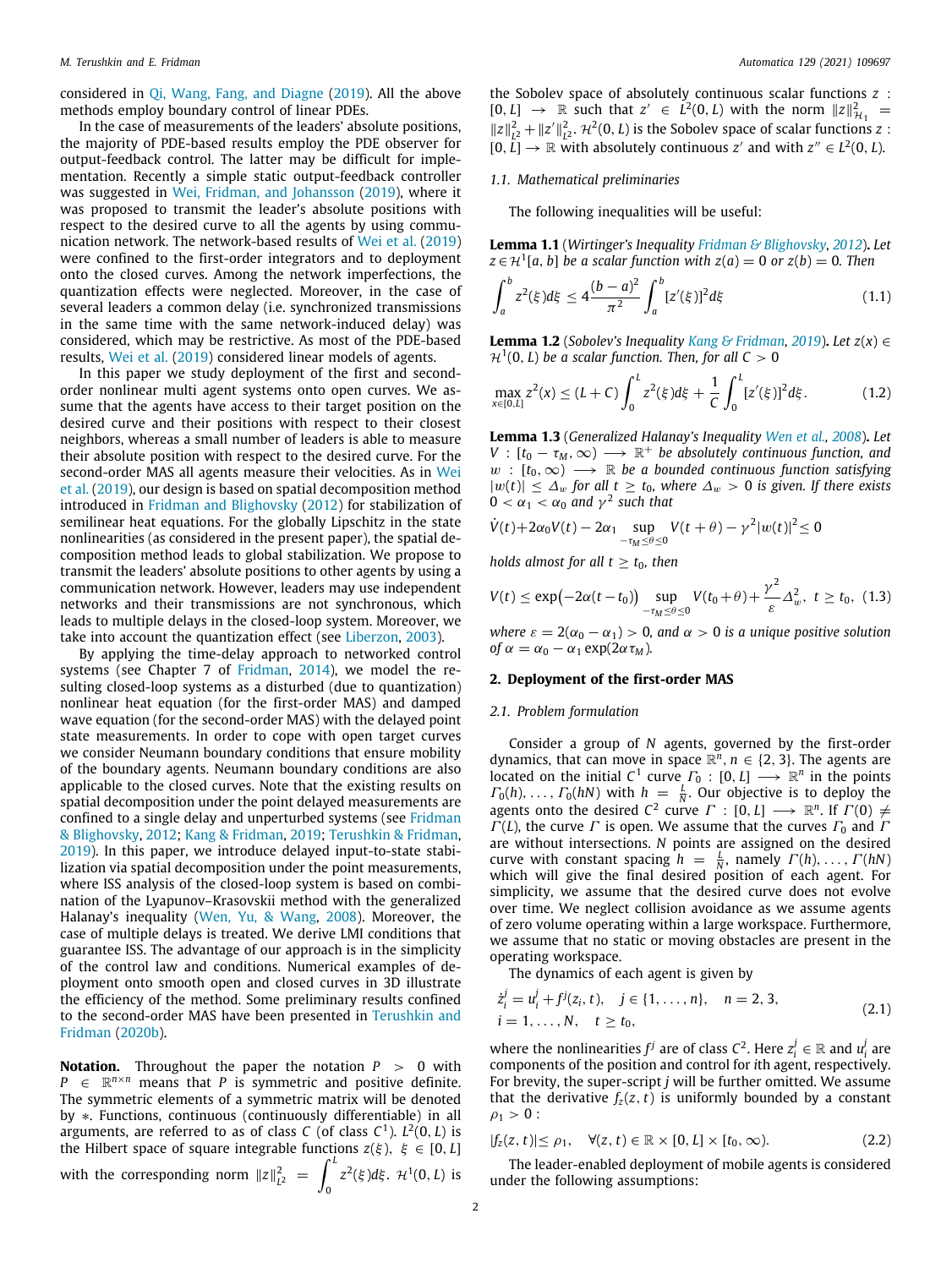- (1) Agents  $i = 2, ..., N 1$  measure their positions with respect to the closest neighbors *i*−1, *i*+1. They have access to  $\Gamma((i-1)h)$ ,  $\Gamma(ih)$  and  $\Gamma((i+1)h)$ . The boundary agents with  $i = 1$  and  $i = N$  measure the relative positions of the agents 2 and  $N-1$  and have access to  $\Gamma(h)$ ,  $\Gamma(2h)$  and  $\Gamma((N-1)h)$ ,  $\Gamma(Nh)$  respectively.
- (2) No agent can measure its global position  $z_i$  except for the leader agents labeled  $z_{i_m}$ ,  $m \in \{1, \ldots, M\}$ .
- (3) The adjacent agents keep their order.

Prior to the deployment procedure, the agents know their desired position on the curve  $\Gamma(ih)$  ( $i = 1, ..., N$ ) as well as their corresponding closest neighbors desired curve positions (e.g. this data can be sent through the communication network). Our objective is to deploy the agents onto the desired curve  $\Gamma$  by exploiting *M* ≪ *N* leaders.

#### *2.2. Controller design and heat equation model*

<span id="page-2-7"></span>We propose a leader–follower displacement-based control, where the position measurements of the leader agents are transmitted through communication network to other agents. Define

$$
z_0(t) = z_2(t), \quad z_{N+1}(t) = z_{N-1}(t),
$$
  
\n
$$
\Gamma(0) = \Gamma(2h), \quad \Gamma((N+1)h) = \Gamma((N-1)h).
$$
\n(2.3)

We consider the following static output-feedback controller:

$$
u_i(t) = \frac{\nu^2}{h^2} \left[ z_{i+1}(t) - 2z_i(t) + z_{i-1}(t) \right]
$$
  
 
$$
- \frac{\nu^2}{h^2} \left[ \Gamma\left( (i+1)h \right) - 2\Gamma\left( ih \right) + \Gamma\left( (i-1)h \right) \right]
$$
  
 
$$
- f(\Gamma(ih), t) + \bar{u}_i(t), \quad i = 1, ..., N.
$$
 (2.4)

Here  $\bar{u}_i$  will be found below as the product of a constant gain  $K > 0$  on the corresponding leaders' position measurements.

Denote the error

$$
e_i(t) = z_i(t) - \Gamma(ih), \quad i = 0, \dots N + 1, \ t \ge t_0.
$$
  
We have  

$$
f(z_i, t) - f(\Gamma(ih), t) = \rho(e_i, t)e_i(t),
$$

$$
\rho(e_i, t) = \int_0^1 f_z (\theta e_i + \Gamma(ih), t) d\theta,
$$
 (2.5)

where due to [\(2.2\)](#page-1-0)

$$
|\rho| \le \rho_1 \quad \forall (e_i, t) \in \mathbb{R} \times [t_0, \infty).
$$
 (2.6)

The closed-loop system  $(2.1)$ ,  $(2.4)$  $(2.4)$  $(2.4)$  has a form:

$$
\dot{e}_i(t) = \frac{\nu^2}{h^2} [e_{i+1}(t) - 2e_i(t) + e_{i-1}(t)] + \rho(e_i, t)e_i(t) + \bar{u}_i(t) (i = 1, ..., N).
$$
 (2.7)

We further treat the large-scale MAS  $(2.1)$  as a continuum with a spatial domain  $x \in [0, L]$ . Following [Fridman and Blighovsky](#page-8-16) ([2012\)](#page-8-16) and [Wei et al.](#page-8-15) ([2019](#page-8-15)), we divide  $x \in [0, L]$  into *M* sampling intervals

$$
0 = x_0 < x_1 < \cdots < x_M = L,\tag{2.8}
$$

with the equal length

$$
x_m - x_{m-1} = \Delta = \frac{L}{M}, \quad m = 1, ..., M.
$$
 (2.9)

We place the leader agent in the middle  $\hat{x}_m = 0.5(x_m - x_{m-1})$  of each interval  $[x_{m-1}, x_m]$  $[x_{m-1}, x_m]$  $[x_{m-1}, x_m]$  (see [Fig.](#page-2-1) 1). Note that if in discretization, the number  $N_m$  of agents located on  $[x_{m-1}, x_m]$  is even, then leader may be located in such a way that it has 0.5*N<sup>m</sup>* −1 agents



**Fig. 1.** MAS: leader location.

<span id="page-2-1"></span>on [*xm*−1, *xm*] from the left (or right) and 0.5*N<sup>m</sup>* from the right (or left).

The leader  $z_{i_m}$  sends his absolute (relative to  $\Gamma$ ) position  $z_{i_m}$  −  $\Gamma(i_m h)$  to all the agents  $z_i$  located on  $[x_{m-1}, x_m)$  through communication network. The measurements are subject to quantization effect, sampling and delays ([Fridman & Dambrine,](#page-8-23) [2009;](#page-8-23) [Liberzon,](#page-8-17) [2003\)](#page-8-17). A quantizer is a piecewise constant function  $q : \mathbb{R} \to \mathbb{R}$ such that

$$
|q(y) - y| \le \Delta_q,\tag{2.10}
$$

where  $\Delta_q$  is the quantization error bound.

<span id="page-2-4"></span>Let  $s_0^m < s_1^m < \cdots$  be the sampling times of the measurements with  $\lim_{k\to\infty} s_k^m = \infty$  and  $\eta_k^m$  are network-induced delays. We assume that  $s_k^m + \eta_k^m < s_{k+1}^m + \eta_{k+1}^m$  for all *k*. The agents  $z_i$  from the interval  $[x_{m-1}, x_m]$  employ the controller

<span id="page-2-2"></span><span id="page-2-0"></span>
$$
\bar{u}_i(t) = \bar{u}^m(t) = -Kq(z_{im}(s_k^m) - \Gamma(i_m h))
$$
\n
$$
t \in [s_k^m + \eta_k^m, s_{k+1}^m + \eta_{k+1}^m),
$$
\n(2.11)

where  $\bar{u}_i(t) = 0$  for  $t < t_0$ . As in [Wei et al.](#page-8-15) [\(2019\)](#page-8-15), the network-based controller ([2.4\)](#page-2-0), [\(2.11\)](#page-2-2) contains two gains:  $v^2$  (larger  $v^2$ allows to reduce the number of the leaders), and *K* (stabilizes the system and compensates the destabilizing effect of the nonlinearity *f*). Given  $v^2$ , we aim to achieve the deployment with as small as possible number of leaders *M*.

<span id="page-2-9"></span>Define characteristic functions χ*<sup>m</sup>*

$$
\chi_m(x) = \begin{cases} 1, & x \in [x_{m-1}, x_m] \\ 0, & x \notin [x_{m-1}, x_m] \end{cases}, m = 1, ..., M. \quad (2.12)
$$

<span id="page-2-8"></span>Then the closed-loop system  $(2.7)$ ,  $(2.11)$  $(2.11)$  $(2.11)$  can be considered as a discretization in the spatial variable  $x \in [0, L]$  of the heat equation

<span id="page-2-10"></span>
$$
e_{t} = v^{2}e_{xx} + \rho(e, t)e + \sum_{m=1}^{M} \chi_{m}(x)\bar{u}^{m}(t),
$$
  
\n
$$
x \in (0, L), t \ge t_{0},
$$
  
\n
$$
\bar{u}^{m}(t) = \begin{cases}\n-Kq(e(\hat{x}^{m}, s_{k}^{m})), & t \in [s_{k}^{m} + \eta_{k}^{m}, s_{k+1}^{m} + \eta_{k+1}^{m}), \\
0, & t \le t_{0},\n\end{cases}
$$
\n(2.13)

<span id="page-2-5"></span><span id="page-2-3"></span>where  $\hat{x}^m = 0.5(x_m - x_{m-1})$ , under the Neumann boundary conditions

<span id="page-2-6"></span>
$$
e_x(0, t) = e_x(L, t) = 0. \tag{2.14}
$$

Note that [\(2.3\)](#page-2-4) with  $e_0 = e_2$  and  $e_{N+1} = e_{N-1}$  corresponds to spatial discretization under the Neumann boundary conditions. The initial condition  $e(\cdot, t_0)$  is determined by the difference between the initial agents' positions and their target positions on the curve *Γ*. Error system ([2.13\)](#page-2-5) with  $K = 0$  under the Neumann boundary conditions is unstable even for  $\rho = 0$  (having constant solutions). Thus, *K* stabilizes the system compensating its nonlinearity.

**Remark 2.1.** For open curves, spatial discretization under the Neumann boundary conditions allows moving boundary agents with  $i = 1$  and  $i = N$  and recover their dynamics given by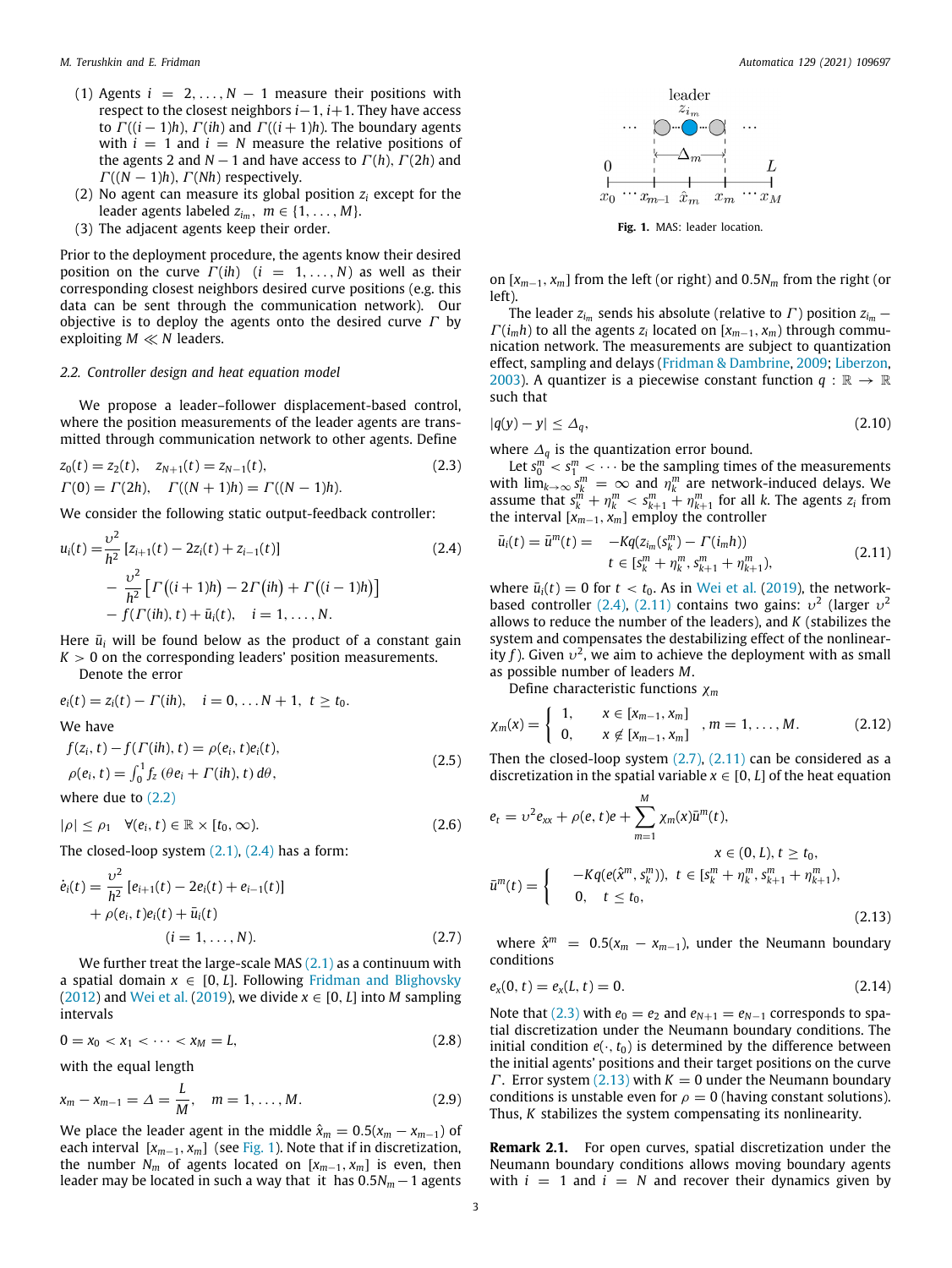([2.1](#page-1-1)) (as opposed to the commonly used for deployment Dirichlet boundary conditions [\(Meurer & Krstic](#page-8-10), [2011\)](#page-8-10), that impose immo-bility on the boundary agents). In [Wei et al.](#page-8-15) ([2019\)](#page-8-15), for the case of open curve and  $f_i = 0$  the following boundary conditions that correspond to boundary control were suggested

$$
e_t(0, t) = -\kappa e(0, t), \ e_t(L, t) = -\kappa e(L, t) \tag{2.15}
$$

with some  $\kappa > 0$ . Note that in the nonlinear case, an additional term "ρ*e*" would be added to the right-hand side of [\(2.15\)](#page-3-0) that may lead to instability. Moreover, as mentioned in [Wei et al.](#page-8-15) ([2019\)](#page-8-15), even for  $\rho = 0$ , it is difficult to show robustness of this controller with respect to small delay. Finally periodic boundary conditions are appropriate for deployment on the closed smooth curves only ([Wei et al.,](#page-8-15) [2019](#page-8-15)), whereas the present controller that employs Neumann boundary conditions allows to deploy on both open and closed curves.

Well-posedness of  $(2.13)$  $(2.13)$  $(2.13)$ ,  $(2.14)$  $(2.14)$  can be proved similar to [Frid](#page-8-16)[man and Blighovsky](#page-8-16) [\(2012\)](#page-8-16) and [Fridman and Bar Am](#page-8-24) ([2013](#page-8-24)). We can order all  $s_k^m + \eta_k^m$ ,  $k = 0, 1, ..., m = 1, ..., M$  as  $t_0, t_1, ...$ Note that  $\bar{u}^m(t) \equiv \bar{u}^{\hat{m}}(t_k - \eta_k)$  for all  $t \in [t_k, t_{k+1})$ . We will use the step method for solution of time-delay systems (see e.g. Chapter 1 of [Fridman](#page-8-18), [2014](#page-8-18)). For  $t \in [t_0, t_1]$  we consider

$$
e_t = v^2 e_{xx} + \rho(e, t)e + \sum_{m=1}^{M} \chi_m(x)\bar{u}^m(t_0 - \eta_0).
$$
 (2.16)

Let  $\mathcal{H} = L^2(0,L)$  be a Hilbert space with the inner product  $\langle \cdot, \cdot \rangle$ and induced norm ∥·∥*<sup>L</sup>* <sup>2</sup> . We define an unbounded linear operator  $\mathcal{A}: \mathcal{D}(\mathcal{A}) \subset \mathcal{H} \rightarrow \mathcal{H}$  as follows:

$$
\begin{cases}\n\mathcal{A}\zeta = \upsilon^2 \zeta'', \ \forall \zeta \in \mathcal{D}(\mathcal{A}), \\
\mathcal{D}(\mathcal{A}) = \{\zeta \in \mathcal{H}^2(0, L) : \zeta_x(0) = \zeta_x(L) = 0\}.\n\end{cases}
$$
\n(2.17)

It is well-known that  $A$  is a sectorial operator, and  $A$  generates an analytic semigroup ([Pazy](#page-8-25), [1983](#page-8-25)). The nonlinear term *F* :  $\mathcal{H}^1(0,L)\,\times\,[t_0,t_1]\,\,\,\rightarrow\,\,\,\,L^2(0,L)\,$  is defined on functions  $\,\zeta(\cdot,t)\,$ according to

$$
F(\zeta, t) = \rho(\zeta, t)\zeta + \sum_{m=1}^{M} \chi_m(x)\bar{u}^m(t_0 - \eta_0).
$$
 (2.18)

System [\(2.16\)](#page-3-1), ([2.14](#page-2-6)) can be written as an evolution equation in  $H$ :

$$
\dot{\zeta}(t) = \mathcal{A}\zeta(t) + F(\zeta(t), t), \quad t \ge t_0.
$$
\n(2.19)

A strong solution of  $(2.19)$  on  $[t_0, T]$  is a function

$$
\zeta \in L^{2}((t_{0}, T); \mathcal{D}(\mathcal{A})) \cap C([t_{0}, T]; \mathcal{H}^{1}(0, L)), \qquad (2.20)
$$

such that  $\dot{\zeta} \in L^2((t_0, T); L^2(0, L))$  and  $(2.19)$  holds almost everywhere on  $[t_0, T]$ .

Since the function  $f$  is of class  $C^2$ , the nonlinear term  $F$  is locally Lipschitz continuous, that is, there exists a positive constant  $l(\mu)$  such that the following inequality

$$
||F(\zeta^1, t^1) - F(\zeta^2, t^2)||_{L^2} \leq l(\mu) \left[ |t^1 - t^2| + ||(\zeta^1 - \zeta^2)||_{L^2} \right]
$$

holds for  $t^1, t^2 \in [t_0, t_1]$  and  $\zeta^1, \zeta^2 \in L^2(0, L)$  with  $\|\zeta^i\|_{L^2} \leq \mu$ and  $|t^i| \leq \mu$  (i = 1, 2). Moreover, since  $|\rho| \leq \rho_1$  and  $\bar{u}^m(t_0)$  is constant, the following holds with some  $c > 0$ :

$$
||F(\zeta, t)||_{L^2} \leq c \left[1 + ||\zeta||_{L^2}\right].
$$

Then, by Theorem 3.3.3 of [Henry](#page-8-26) [\(1981\)](#page-8-26), system ([2.16](#page-3-1)), [\(2.14\)](#page-2-6) has a unique strong solution for the initial condition  $\zeta(t_0)$  =  $e(\cdot, t_0) \in \mathcal{H}^1(0, L)$  and all  $t \in [t_0, t_1]$  with  $\zeta(t_1) \in \mathcal{H}^1(0, L)$ . By considering next  $t \in [t_k, t_{k+1}), k = 1, 2, \ldots$  we conclude that ([2.13](#page-2-5)), [\(2.14\)](#page-2-6) has a unique strong solution for all  $t \ge t_0$ . Similarly, by Theorem 6.1.5 of [Pazy](#page-8-25) ([1983\)](#page-8-25) for  $e(\cdot, t_0) \in \mathcal{D}(\mathcal{A})$  there exists a unique classical solution  $\zeta \in C([t_0, \infty); \mathcal{H}^1(0, L))$  such that  $\zeta \in C^1([t_k, t_{k+1}); L^2(0, L))$  for all  $k = 0, 1, ...$  and  $\zeta(t) \in \mathcal{D}(\mathcal{A})$ for all  $t \geq t_0$ .

#### *2.3. ISS analysis of the closed-loop heat equation*

By using the time-delay approach to networked control systems (see Chapter 7 of [Fridman](#page-8-18), [2014](#page-8-18)), denote

<span id="page-3-0"></span>
$$
\tau^{m}(t)=t-s_{k}^{m},\ t\in[s_{k}^{m}+\eta_{k}^{m},s_{k+1}^{m}+\eta_{k+1}^{m}),\ k=0,1,\ldots
$$

where  $\tau^m(t) \leq \tau_M \ \forall m = 1, \ldots, M$  and  $\tau_M$  is the sum of maximum transmission interval and maximum allowable delay. Then the controller [\(2.11](#page-2-2)) can be presented as

<span id="page-3-8"></span>
$$
\bar{u}_i(t) = e_{i_m}(t - \tau^m(t)) + w_m(t), \quad t \ge t_0, \nw_m(t) = q(e_{i_m}(t - \tau^m(t))) - e_{i_m}(t - \tau^m(t))
$$
\n(2.21)

with

<span id="page-3-4"></span>
$$
|w_m(t)| \leq \Delta_q, \quad \forall t \geq t_0. \tag{2.22}
$$

Hence [\(2.13\)](#page-2-5) can be rewritten as

<span id="page-3-3"></span>
$$
e_{t} = \upsilon^{2} e_{xx} + \rho e - K \sum_{m=1}^{M} \chi_{m} \left[ e(\hat{x}_{m}, t - \tau^{m}(t)) + w_{m}(t) \right],
$$
  
 
$$
x \in (0, L), t \ge t_{0}.
$$
 (2.23)

<span id="page-3-1"></span>Following Section 5.4 of [Fridman](#page-8-18) ([2014\)](#page-8-18), for the ISS analysis we consider the initial condition for [\(2.23](#page-3-3)), [\(2.14\)](#page-2-6) as

<span id="page-3-5"></span>
$$
e(\cdot, t) \equiv e(\cdot, t_0) \in \mathcal{H}^1(0, L), \quad t < t_0. \tag{2.24}
$$

Note that similarly to [Bar Am and Fridman](#page-8-27) ([2014\)](#page-8-27), heat equation [\(2.23\)](#page-3-3) may be considered as a system with spatially and time varying delay  $\tau(x, t) = \sum_{m=1}^{M} \chi_m(x) \tau^m(t)$ , which is upperbounded by  $\tau_M$ . In [Bar Am and Fridman](#page-8-27) [\(2014\)](#page-8-27) the direct Lyapunov–Krasovskii method was applied, where the stability analysis was the same as for identical delays  $\tau(t) = \tau^1(t) = \cdots$  $\tau^{M}(t)$ . In this paper, due to application of Halanay's inequality, the stability analysis for the case of different  $\tau^1(t), \ldots, \tau^M(t)$ becomes more challenging. Note also that the quantization error  $w<sub>m</sub>(t)$  is discontinuous in time, whereas Halanay's inequality is applicable to continuous in time disturbances. Since [\(2.22\)](#page-3-4) yields

<span id="page-3-7"></span>
$$
\sum_{m=1}^{M} \int_{x_{m-1}}^{x_m} |w_m(t)|^2 dx \le \Delta_q^2 L, \tag{2.25}
$$

<span id="page-3-2"></span>we will apply Halanay's inequality with the continuous function  $w(t) \equiv \Delta_q^2 L$ .

In order to derive the ISS conditions for  $(2.23)$  $(2.23)$  $(2.23)$  we employ Lyapunov functional of the form

<span id="page-3-6"></span>
$$
V(t) = V_1(t) + V_s(t) + V_r(t), \ t \in [t_k, t_{k+1}), \ k = 0, 1, 2, \dots \ (2.26)
$$

where  $V_1(t)$  is given by

$$
V_1(t) = \int_0^L \left[ p_1 e^2 + p_3 v^2 e_x^2 \right] dx, \quad p_1, p_3 > 0 \tag{2.27}
$$

and

<span id="page-3-10"></span>
$$
V_{s}(t) = s \int_{0}^{L} \int_{t-\tau_{M}}^{t} e^{2\alpha_{0}(s-t)} e^{2} (x, s) ds dx, \qquad (2.28)
$$
  

$$
V_{r}(t) = r \tau_{M} \int_{0}^{L} \int_{t-\tau_{M}}^{t} e^{2\alpha_{0}(s-t)} (\tau_{M} + s - t) e_{s}^{2}(x, s) ds dx
$$

with some scalars *s*,  $r \geq 0$ . Here,  $V_s$  and  $V_r$  treat time-delay terms. For the strong solution of ([2.23](#page-3-3)) and ([2.14](#page-2-6)), the functional *V* is well-defined and continuous.

<span id="page-3-9"></span>**Theorem 2.1.** *Consider the error Eq.* [\(2.23\)](#page-3-3) *under the Neumann boundary conditions* ([2.14](#page-2-6)) *initialized by* [\(2.24](#page-3-5)) *with the bounds*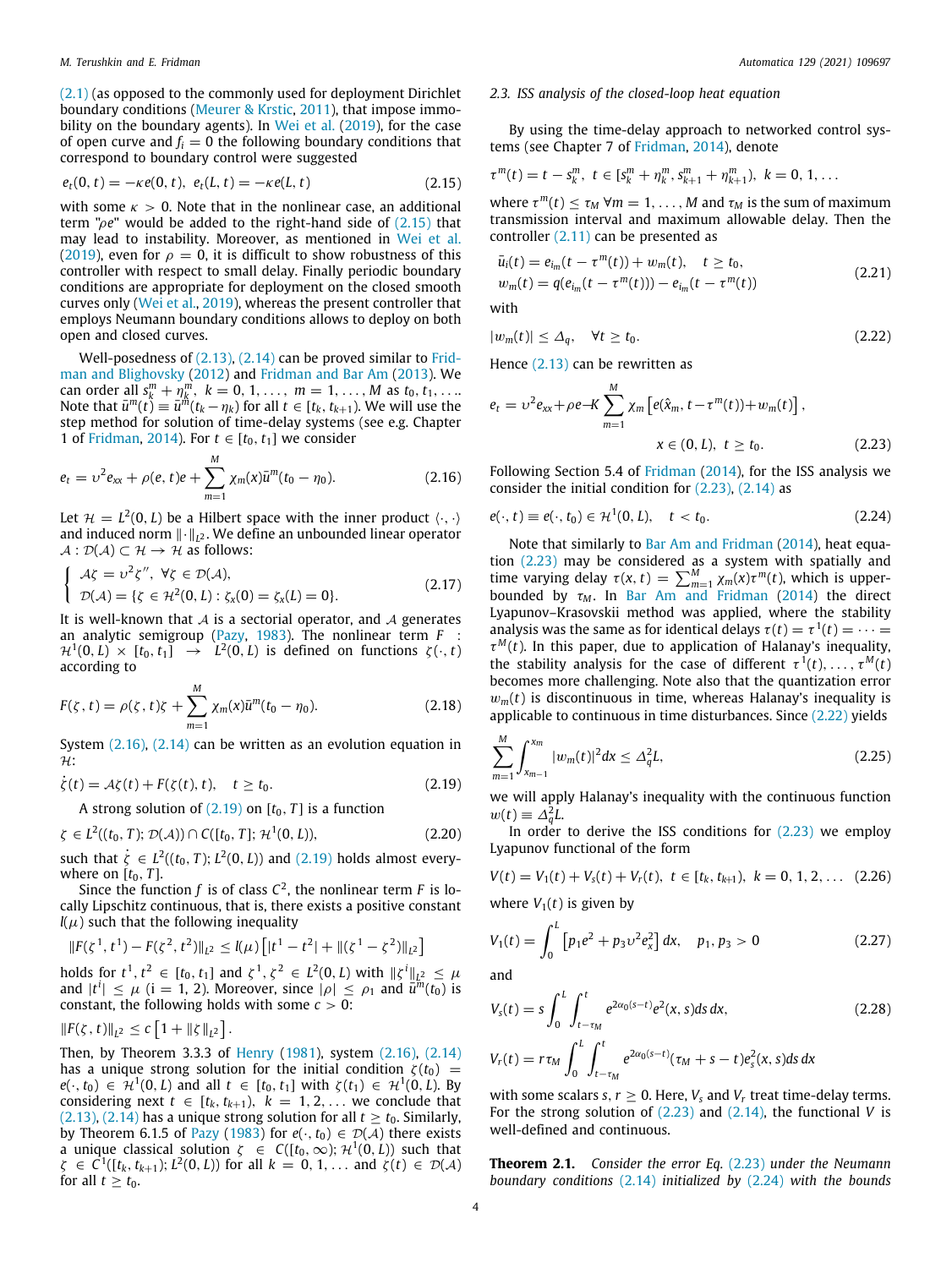τ*<sup>M</sup>* , ρ<sup>1</sup> *and* ∆*q. Given* α<sup>0</sup> > α<sup>1</sup> > 0*,* υ 2 , *K* > ρ<sup>1</sup> *let there exist* γ , *q and positive p*1, *p*2, *p*3, *s*,*r that satisfy the LMIs*

$$
R = \begin{bmatrix} r & q \\ * & r \end{bmatrix} \ge 0,
$$
\n(2.29)

$$
p_2 - \alpha_0 p_3 \geq 0, \tag{2.30}
$$

*and*

$$
E_{|p=\pm p_1} =
$$
\n
$$
\begin{bmatrix}\n\xi_{11} & \xi_{12} & \xi_{13} & s \exp(-2\alpha_0 \tau_M) & Kp_2 & -Kp_2 \\
* & \xi_{22} & Kp_3 & 0 & Kp_3 & -Kp_3 \\
* & * & \xi_{33} & \xi_{34} & 0 & 0 \\
* & * & * & \xi_{44} & 0 & 0 \\
* & * & * & * & \xi_{55} & 0 \\
* & * & * & * & * & -\gamma^2\n\end{bmatrix}
$$
\n(2.31)

*where*  $\alpha_M = \frac{\alpha_1}{M}, \Delta = \frac{L}{M}$  and

$$
\xi_{11} = 2\alpha_0 p_1 + 2p_2(\rho - K) + s(1 - \exp(-2\alpha_0 \tau_M)) - 2\alpha_M p_1,
$$

- $\xi_{12} = p_1 p_2 + p_3(\rho K),$
- $\xi_{13} = s \exp(-2\alpha_0 \tau_M) + Kp_2 + 2\alpha_M p_1$
- $\xi_{22} = \tau_M^2 r 2p_3$ ,
- $\xi_{33} = -(r + s) \exp(-2\alpha_0 \tau_M) 2\alpha_M p_1$
- $\xi_{34} = -(q+s) \exp(-2\alpha_0 \tau_M),$
- $\xi_{44} = -(r + s) \exp(-2\alpha_0 \tau_M),$

$$
\xi_{55} = -2\alpha_M p_3 v^2 (\pi^2/\Delta^2).
$$

*Then* ([1.3](#page-1-2)) *holds for V defined by* ([2.26](#page-3-6)) *on the strong solution of* ([2.23](#page-3-3)) and [\(2.14](#page-2-6))*, where*  $\varepsilon = 2(\alpha_0 - \alpha_1)$  and  $\alpha > 0$  *is a unique positive solution of*  $\alpha = \alpha_0 - \alpha_1 \exp(2\alpha \tau_M)$ *. Thus,* [\(2.23\)](#page-3-3) *is ISS, i.e. there exist*  $c_0 > 0$  *and*  $\gamma_0 > 0$  *such that for all*  $t \ge t_0$ 

$$
\frac{1}{L+1} \max_{x \in [0,L]} e^{2}(x,t) \leq ||e(\cdot,t)||_{\mathcal{H}^{1}}^{2}
$$
\n
$$
\leq c_{0} \exp(-2\alpha(t-t_{0})) ||e(\cdot,t_{0})||_{\mathcal{H}^{1}}^{2} + \gamma_{0} \Delta_{q}^{2} L.
$$
\n(2.32)

*Moreover, if the strict inequalities* ([2.29](#page-4-0))*,* ([2.30](#page-4-1)) and ([2.31](#page-4-2)) *are feasible with*  $\alpha_0 = \alpha_1 > 0$ *, then the error system* [\(2.23\)](#page-3-3), [\(2.14\)](#page-2-6) *is ISS with a small enough decay rate.*

## **Proof.** Denote

$$
\nu_1 = e(x, t) - e(x, t - \tau^m(t)),
$$
\n(2.33)

$$
v_2=e(x,t-\tau^m(t))-e(x,t-\tau_M).
$$

By employing the relations

$$
e(x, t - \tau^m(t)) = e(x, t) - \nu_1(x, t), \qquad (2.34)
$$

$$
e(\hat{x}_m,t)=e(x,t)-\int_{\hat{x}_m}^x e_{\zeta}(\zeta,t)d\zeta,
$$

the error system can be represented as

$$
e_{t} = \nu^{2} e_{xx} + (\rho - K)e
$$
\n
$$
+ K \sum_{m=1}^{M} \chi_{m} \left[ \nu_{1} + \int_{\hat{x}_{m}}^{x} e_{\zeta}(\zeta, t - \tau^{m}(t)) d\zeta - w_{m}(t) \right].
$$
\n(2.35)

For the strong solution of  $(2.19)$ , the functional  $V(t)$  given by ([2.26](#page-3-6)) is well-defined and absolutely continuous. We have almost for all  $t > t_0$ 

<span id="page-4-0"></span>
$$
\dot{V}_1(t) + 2\alpha_0 V_1(t) =
$$
  
2  $\int_0^L \left[ p_1 e e_t + v^2 p_3 e_x e_{xt} + \alpha_0 p_1 e^2 + \alpha_0 v^2 p_3 e_x^2 \right] dx.$ 

<span id="page-4-1"></span>Note that the derivative  $e_{xt}$  is defined in the distributional sense, where  $e_{xt} = e_{tx}$  almost for all *x* and *t* (cf. Remark A.1 of [Fridman &](#page-8-24) [Bar Am,](#page-8-24) [2013\)](#page-8-24). We further apply the descriptor method ([Fridman](#page-8-16) [& Blighovsky](#page-8-16), [2012](#page-8-16)), where the right-hand side of the following expression

<span id="page-4-2"></span>
$$
0 \equiv 2 \sum_{m=1}^{M} \int_{x_{m-1}}^{x_m} [p_2 e + p_3 e_t]
$$
  
 
$$
\times \left[ -e_t + \upsilon^2 e_{xx} + (\rho - K) e
$$
  
 
$$
+ K \chi_m \left( \nu_1 + \int_{\hat{x}_m}^{x} e_{\zeta}(\zeta, t - \tau^m(t)) d\zeta - w_m(t) \right) \right] dx,
$$

with some constant  $p_2 > 0$  is added to  $\dot{V}_1$ . Integrating by parts, and taking into account the boundary conditions ([2.14](#page-2-6)) we have

$$
2\int_0^L (p_2e + p_3e_t)e_{xx}dx = -2\int_0^L (p_2e_x^2 + p_3e_xe_{xt})dx
$$
  
and arrive at

$$
\dot{V}_1(t) + 2\alpha_0 V_1(t) = 2 \int_0^L \left\{ (p_1 - p_2)e e_t - p_3 e_t^2 + v^2 (\alpha_0 p_3 - p_2) e_x^2 + \alpha_0 p_1 e^2 \right\} dx \n+ 2 \int_0^L [p_2 e + p_3 e_t] (\rho - K) e dx \n+ 2K \sum_{m=1}^M \int_{x_{m-1}}^{x_m} [p_2 e + p_3 e_t] \times \left[ v_1 + \int_{\hat{x}_m}^x e_{\zeta}(\zeta, t - \tau^m(t)) d\zeta - w_m(t) \right] dx.
$$
\n(2.36)

<span id="page-4-4"></span>By differentiating  $V_s$  and  $V_r$  we have

$$
\dot{V}_s + 2\alpha_0 V_s = s \sum_{m=1}^M \int_{x_{m-1}}^{x_m} \left( e^2(x, t) - e^{-2\alpha_0 \tau_M} e^2(x, t - \tau_M) \right) dx \qquad (2.37)
$$

<span id="page-4-6"></span>with  $e^{2}(x, t-\tau_{M}) = [e(x, t) - \nu_{1} - \nu_{2}]^{2}$  and

<span id="page-4-3"></span>
$$
\dot{V}_r + 2\alpha_0 V_r \le \tau_M^2 r \sum_{m=1}^M \int_{x_{m-1}}^{x_m} e_t^2(x, t) dx \n- \tau_M r e^{-2\alpha_0 \tau_M} \sum_{m=1}^M \int_{x_{m-1}}^{x_m} \int_{t-\tau_M}^t e_s^2(x, s) ds dx.
$$
\n(2.38)

<span id="page-4-7"></span>Note that in [\(2.38\)](#page-4-3) we used the inequality

$$
-\int_{t-\tau_M}^t e^{-2\alpha_0(s-t)}e_s^2(x,s)ds \leq -e^{-2\alpha_0\tau_M}\int_{t-\tau_M}^t e_s^2(x,s)ds.
$$

<span id="page-4-8"></span>Then, under  $(2.29)$  $(2.29)$  $(2.29)$  by Lemma 3.4 of [Fridman](#page-8-18)  $(2014)$  we find

<span id="page-4-5"></span>
$$
-\tau_M r \sum_{m=1}^M \int_{x_{m-1}}^{x_m} \int_{t-\tau_M}^t e_s^2 ds \, dx \le -\sum_{m=1}^M \int_{x_{m-1}}^{x_m} [\nu_1 \, \nu_2] R [\nu_1 \, \nu_2]^T dx. \tag{2.39}
$$

We will further apply the generalized Halanay's inequality [\(1.3\)](#page-1-2) with continuous  $w(t) \equiv \Delta_q^2 L$  and some  $0 < \alpha_1 < \alpha_0$ . Note that

<span id="page-4-9"></span>
$$
\sup_{-\tau_M \leq \theta \leq 0} V(t + \theta) \geq \frac{1}{M} \sum_{m=1}^{M} \sup_{-\tau_M \leq \theta \leq 0} V_1(t + \theta)
$$
  
\n
$$
\geq \frac{1}{M} \sum_{m=1}^{M} V_1(t - \tau^m(t)) dx.
$$
\n(2.40)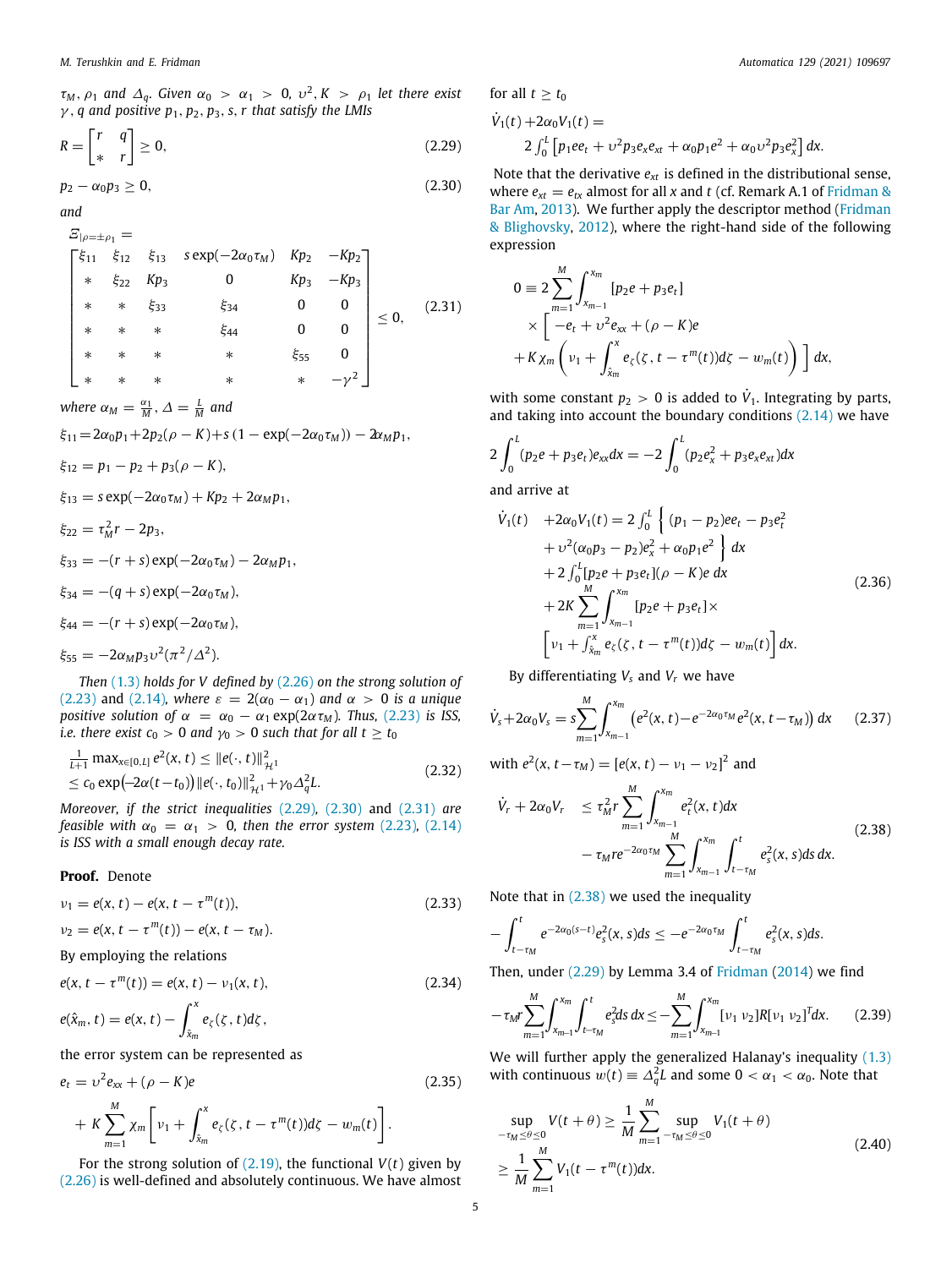Then, employing ([2.25](#page-3-7)), we have

$$
W \stackrel{\Delta}{=} \dot{V}(t) + 2\alpha_0 V(t) - 2\alpha_1 \sup_{-\tau_M \le \theta \le 0} V(t + \theta)
$$
  
\n
$$
-\gamma^2 \Delta_q^2 L
$$
  
\n
$$
\le \dot{V}(t) + 2\alpha_0 V(t) - \gamma^2 \sum_{m=1}^M \int_{x_{m-1}}^{x_m} |w_m(t)|^2 dx
$$
  
\n
$$
-2\alpha_M \sum_{m=1}^M \int_{x_{m-1}}^{x_m} [p_1 e^2(x, t - \tau^m(t)) + p_3 v^2 e_x^2(x, t - \tau^m(t))] dx, \qquad \alpha_M = \frac{\alpha_1}{M}.
$$
 (2.41)

By Wirtinger's inequality  $(1.1)$  we have

$$
\int_{x_{m-1}}^{x_m} e_x^2(x, t - \tau^m(t))dx =
$$
\n
$$
\int_{x_{m-1}}^{x_m} e_x^2(x, t - \tau^m(t))dx + \int_{\hat{x}_m}^{x_m} e_x^2(x, t - \tau^m(t))dx
$$
\n
$$
\geq \frac{\pi^2}{\Delta^2} \left[ \int_{x_{m-1}}^{\hat{x}_m} [e(x, t - \tau^m(t)) - e(\hat{x}_m, t - \tau^m(t))]^2 dx + \int_{\hat{x}_m}^{x_m} [e(x, t - \tau^m(t)) - e(\hat{x}_m, t - \tau^m(t))]^2 dx \right]
$$
\n
$$
\geq \frac{\pi^2}{\Delta^2} \int_{x_{m-1}}^{x_m} [e(x, t - \tau^m(t)) - e(\hat{x}_m, t - \tau^m(t))]^2 dx
$$
\n
$$
= \frac{\pi^2}{\Delta^2} \int_{x_{m-1}}^{x_m} \left( \int_{\hat{x}_m}^x e_\xi(\xi, t - \tau^m(t))d\xi \right)^2 dx.
$$
\n(2.42)

Denote

$$
\eta_1 = [e \; e_t \; \nu_1 \; \nu_2 \; \int_{\hat{x}_m}^x e_{\xi}(\xi, t - \tau^m(t)) d\xi \; w_m(t)].
$$

By taking into account ([2.37](#page-4-4))–[\(2.39](#page-4-5)), [\(2.41\)](#page-5-0) and ([2.42](#page-5-1)), we arrive at

$$
W \leq \dot{V}(t) + 2\alpha_0 V(t) - \gamma^2 \sum_{m=1}^{M} \int_{x_{m-1}}^{x_m} |w_m(t)|^2 dx
$$
  
\n
$$
-2\alpha_M \sum_{m=1}^{M} \int_{x_{m-1}}^{x_m} [p_1(e - v_1)^2 + p_3 v^2 e_x^2(x, t - \tau^m(t))] dx
$$
  
\n
$$
\leq -2v^2(p_2 - \alpha_0 p_3) \int_0^t e_x^2 dx + \sum_{m=1}^{M} \int_{x_{m-1}}^{x_m} \eta_1 \Xi \eta_1^T dx \leq 0
$$

if  $E < 0$ , where  $E$  is given by [\(2.31\)](#page-4-2). Note that  $E$  is affine in  $\rho$ . Thus, it is sufficient to verify ([2.31](#page-4-2)) in the vertices  $\pm \rho_1$ .

Due to Halanay's inequality, ([1.3](#page-1-2)) holds under ([2.29](#page-4-0))–[\(2.31\)](#page-4-2) implying  $(2.32)$  due to Sobolev's inequality  $(1.2)$  $(1.2)$  with  $C = 1$ . The feasibility of strict LMIs with  $\alpha_0 = \alpha_1 = 0$  implies their feasibility with a slightly larger  $\bar{\alpha}_0 = \alpha_0 + \delta > 0$ , where  $\delta > 0$  is small, that completes the proof.

**Remark 2.2.** Differently from the existing works on distributed sampled-data control under point measurements ([Fridman &](#page-8-16) [Blighovsky](#page-8-16), [2012](#page-8-16); [Terushkin & Fridman](#page-8-20), [2019;](#page-8-20) [Wei et al.](#page-8-15), [2019\)](#page-8-15), we consider the point measurements ([2.21](#page-3-8)) under the different delays  $\tau^m(t)$  that leads to more restrictive conditions via Halanay's inequality with  $\alpha_M = \frac{\alpha_1}{M}$  instead of  $\alpha_1$  for equal delays  $\tau^1 = \cdots = \tau^M$ . Note that still it is easier to satisfy the resulting conditions for  $M \gg 1$  than for  $M = 1$  since the main stabilizing term with the coefficient  $-\frac{\alpha_1}{M}p_3v^2$  in [\(2.41\)](#page-5-0) after application of Wirtinger's inequality in [\(2.42](#page-5-1)) leads to

$$
\psi_{55}=-\frac{\alpha_1}{M}p_3v^2\frac{\pi}{\Delta^2}=-\alpha_1Mp_3v^2\frac{\pi}{L^2}\Longrightarrow_{M\to\infty}-\infty.
$$

**Remark 2.3.** Given *M* and  $M\alpha_0 \ge \alpha_M > 0$ , LMIs [\(2.29\)](#page-4-0), ([2.30](#page-4-1)) and ([2.31](#page-4-2)) are always feasible for  $K > \rho_1 + \alpha_0 - \alpha_M$  and large enough  $v^2$ ,  $\gamma^2$  and  $\tau_M^{-1}$ . Indeed, let us choose  $s = q = 0$ ,  $p_1 = p_2 \geq \alpha_0$ and  $p_3 =$  1. For  $\tau_M \to 0$ ,  $\gamma^2 \to \infty$  and  $\upsilon^2 \to \infty$  these LMIs are feasible if

$$
\Psi_0 = \begin{bmatrix} 2p_1(\alpha_0 - \alpha_M + \rho - K) & \rho - K & (K + 2\alpha_M)p_1 \\ * & -2 & K \\ * & * & -r - 2\alpha_Mp_1 \end{bmatrix} < 0.
$$

We choose  $p_1$  such that  $2p_1(\alpha_0 - \alpha_M + \rho_1 - K) + 0.5(\rho_1 + K)^2 < 0.$ Then, by Schur complement,  $\Psi_0 < 0$  for large enough  $r > 0$ . With



<span id="page-5-2"></span><span id="page-5-0"></span>**Fig. 2.** Open curve: deployment of  $N = 49$  agents from  $\Gamma_0$  (blue) to  $\Gamma$  (pink), with  $M = 2$  leaders (trajectories in cyan). (For interpretation of the references to color in this figure legend, the reader is referred to the web version of this article.)

<span id="page-5-1"></span>the chosen  $p_1$  and  $r$ , LMIs ([2.29](#page-4-0)), [\(2.30\)](#page-4-1) and ([2.31](#page-4-2)) hold for large enough  $v^2$ ,  $\gamma^2$  and  $\tau_M^{-1}$ .

**Remark 2.4.** The PDE-based approach to MAS leads to novel control laws  $(\bar{u}_i(t))$ -term in  $(2.4)$ ,  $(2.11)$  in the present paper). One can directly derive LMI stability conditions for the *N*-dimensional ODE system  $(2.1)$  $(2.1)$  $(2.1)$  with an appropriate control law. Then, there will be  $N \times N$  decision variables (instead of the scalar ones in our approach). For large *N*, it may be difficult to verify the LMIs feasibility in Matlab. Moreover, new LMIs should be derived for a new value of *N*. Therefore, the PDE-based approach gives new control laws and simplified lower-order LMI conditions that are appropriate for all large enough *N*.

#### *2.4. Numerical simulations: first-order MAS*

<span id="page-5-5"></span>In the sequel, we validate the proposed control for agents governed by the first-order dynamics in  $\mathbb{R}^3$ . Throughout the simulations we consider a group of  $N = 49$  agents, whereas in all the figures of the deployment, the pink dashed lines are the desired positions, and the blue dashed lines are the initial positions.

Consider a group of *N* agents, governed by [\(2.1\)](#page-1-1) with a nonlinear function  $f^j = \sin(z^j)$  with  $j \in \{1, 2, 3\}$ , where  $\rho_1 = 1$  in ([2.2](#page-1-0)). Our objective is deployment from initial positions on  $\Gamma_0(x)$ , parameterized by  $x \in [0, \pi]$ , onto desired positions of open curve  $\Gamma(x)$  ( $x \in [0, \pi]$ ) defined as (see [Fig.](#page-5-2) [2\)](#page-5-2)

$$
\Gamma_0(ih) = [\sin(ih), \cos(ih), 0], \quad h = \frac{\pi}{N}, \ i = 1, ..., N
$$

$$
\Gamma(ih) = [\sin(ih) + 2\cos(2ih), \cos(ih) + 2\sin(ih), 2 + \cos(2ih)],
$$
(2.43)

<span id="page-5-3"></span>or from initial positions on  $\Gamma_0(x)$  onto desired positions of closed curve  $\Gamma(x)$  with  $x \in [0, 2\pi]$  given by (see [Fig.](#page-6-0) [3](#page-6-0))

$$
\Gamma_0(ih) = [\sin(ih), \cos(ih), 0], \quad h = \frac{2\pi}{N}, \ i = 1, ..., N
$$

$$
\Gamma(ih) = \left[ 0.8 \sin^3(ih), 0.015 \left( 12 \cos(ih) - 6 \cos(2ih) -3 \cos(3ih) - \cos(4ih) \right), 3.5 \right].
$$
 (2.44)

<span id="page-5-4"></span>We design a controller with the gains

$$
v^2 = 4, \quad K = 2. \tag{2.45}
$$

LMIs of [Theorem](#page-3-9) [2.1](#page-3-9) are verified in both vertices  $\rho = \pm \rho_1 = \pm 1$ . By verifying the LMIs of [Theorem](#page-3-9) [2.1](#page-3-9) with  $\alpha_0 = \alpha_1 = 0.4$ , we find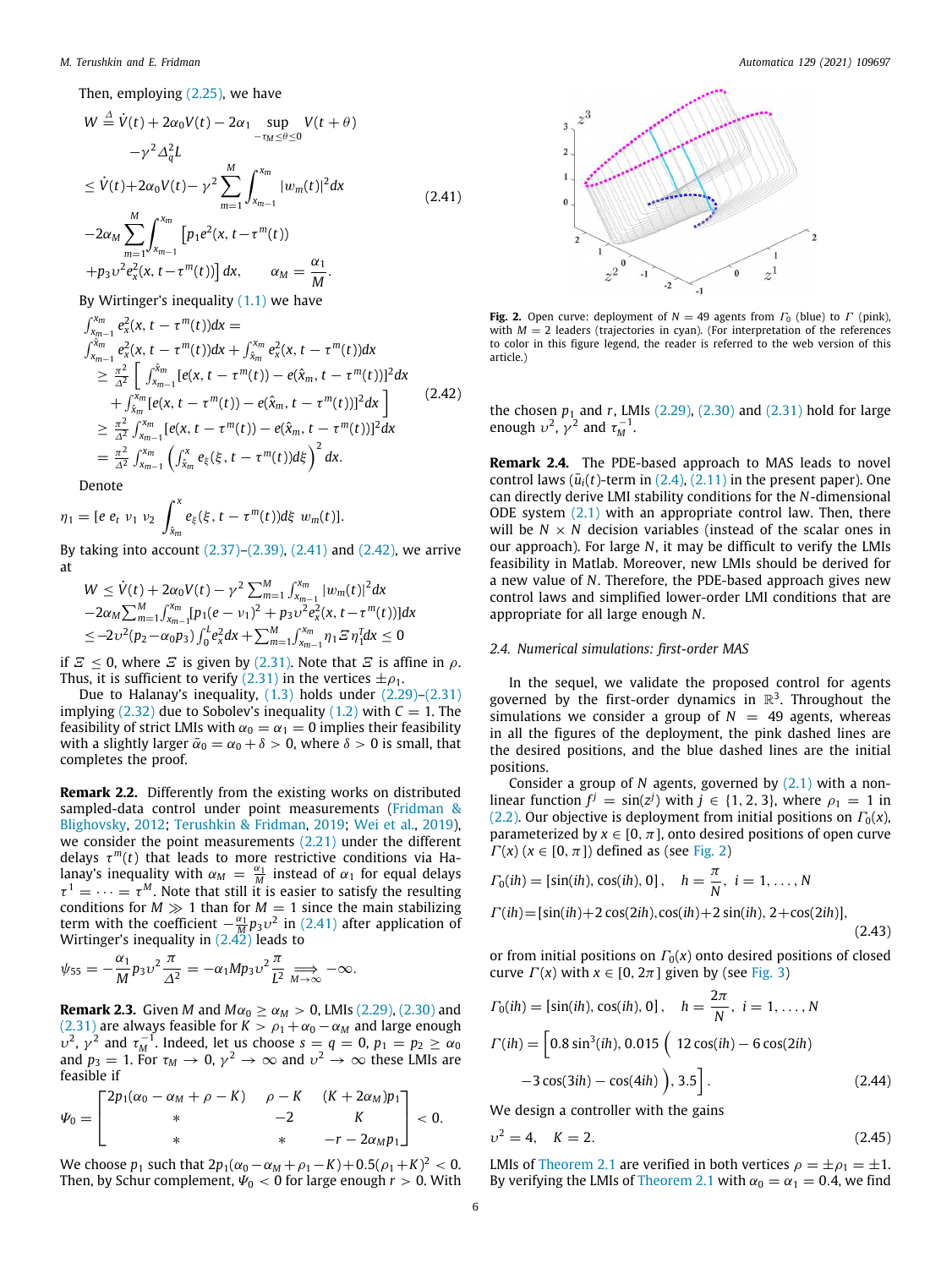

<span id="page-6-0"></span>**Fig. 3.** Closed curve: deployment of  $N = 49$  agents from  $\Gamma_0$  (blue) to  $\Gamma$  (pink), with  $M = 2$  leaders (trajectories in cyan). (For interpretation of the references to color in this figure legend, the reader is referred to the web version of this article.)

that the closed-loop system led by two  $(M = 2)$  agents placed in the middle of the sampling intervals of the length  $\Delta$  ( $\Delta = \frac{\pi}{2}$  in the case of open curve and  $\Delta = \pi$  in the case of closed curve) is ISS provided  $\tau_M\leq 0.3$ . Note that increasing  $\upsilon^2$  till 6, results in 1 leader being sufficient for deployment if  $\tau_M \leq 0.24$ .

We further show simulations of the deployment for  $M = 2$ ,  $\tau_M$  = 0.3, where the network induced delays are bounded by  $\eta_k^m$  ≤ 0.02, and quantization error is bounded by  $\Delta_q$  = 0.01. The agents are divided into two groups: (1) leader  $z_{i_1} = z_{13}$ amidst agents  $z_1, \ldots, z_{24}$  and (2) leader  $z_i = z_{37}$  amidst agents *z*25, . . . , *z*49. [Figs.](#page-5-2) [2](#page-5-2)[–3](#page-6-0) depict the transitions of a system driven by two leaders from initial (marked blue) to final (marked pink) open or closed curves, given by ([2.43](#page-5-3))–[\(2.44](#page-5-4)). Trajectories of the leaders are shown in cyan, whereas the trajectories of the followers are shown in gray. From simulations, the ISS is preserved till larger  $\tau_M$  = 1.6, which illustrates the conservatism of LMIs.

#### **3. Deployment of the second-order MAS**

#### *3.1. Problem formulation and controller design*

Consider now a group of *N* agents, governed by the secondorder dynamics, that can move in space  $\mathbb{R}^n$ ,  $n \in \{2, 3\}$ . The dynamics of each agent is given by

$$
\ddot{z}_{i}^{j} = u_{i}^{j} + f^{j}(z_{i}, t), \quad j \in \{1, ..., n\}, \quad n = 2, 3,
$$
  
\n $i = 1, ..., N, \quad t \ge t_{0},$ \n(3.1)

where the nonlinearities  $f^j$  are of class  $C^2$ . Here  $z^j_i \in \mathbb{R}$  and  $u^j_i$  are components of the position and control for *i*th agent, respectively. For brevity, the super-script *j* will be further omitted. We assume the derivative  $f_z(z, t)$  is uniformly bounded by a constant  $\rho_1 > 0$ as given in [\(2.2\)](#page-1-0).

Our aim is to deploy *N* agents onto a  $\mathcal{C}^2$  curve  $\varGamma: [0,L] \longrightarrow$  $\mathbb{R}^n$ . We suppose that all assumptions of Section [2.1](#page-1-5) hold. Additionally to (1)-(3), for the second-order MAS we assume (4) All the agents measure their own velocity  $\dot{z}_i$  with respect to

the global coordinate system. Our objective is to deploy the agents onto the desired curve Γ by exploiting *M* ≪ *N* leaders. We propose the following static output-feedback controller

$$
u_i(t) = \frac{v^2}{h^2} [z_{i+1}(t) - 2z_i(t) + z_{i-1}(t)]
$$
\n
$$
- \frac{v^2}{h^2} [ \Gamma((i+1)h) - 2\Gamma(ih) + \Gamma((i-1)h)]
$$
\n
$$
- \beta \dot{z}_i(t) - f(\Gamma(ih), t) + \bar{u}_i(t), \quad i = 1, ..., N,
$$
\n(3.2)

where the network-based controller  $\bar{u}_i$  is defined in Section [2.2](#page-2-7) and is given by [\(2.11](#page-2-2)). Note that the proposed controller [\(3.2\)](#page-6-1),  $(2.11)$  $(2.11)$  $(2.11)$  contains three gains:  $v^2$  which allows to reduce the number of the leaders,  $\beta > 0$  which improves the convergence and  $K > 0$  which compensates the destabilizing effect of the nonlinearity *f*. By denoting the error  $e_i(t) = z_i(t) - \Gamma(ih)$  and taking into account  $(2.5)$  $(2.5)$  $(2.5)$ , we can represent the closed-loop system  $(2.1)$ , ([3.2](#page-6-1)) as:

<span id="page-6-2"></span>
$$
\ddot{e}_i(t) = \frac{v^2}{h^2} \left[ e_{i+1}(t) - 2e_i(t) + e_{i-1}(t) \right]
$$
\n
$$
- \beta e_t + \rho(e_i, t)e_i(t) + \bar{u}_i(t), \quad i = 1, ..., N,
$$
\n(3.3)

where the network-based control  $\bar{u}_i(t)$  based on the measurements of *M* leaders is defined in Section [2.2](#page-2-7) and is given by ([2.21](#page-3-8)).

System [\(3.3\)](#page-6-2), [\(2.21](#page-3-8)) can be considered as a discretization in the spatial variable of the damped wave equation

$$
e_{tt}(x, t) = v^2 e_{xx}(x, t) - \beta e_t(x, t) + \rho(e, t)e(x, t)
$$
  
+ 
$$
\sum_{m=1}^{M} \chi_m(x) \bar{u}^m(t), \quad x \in (0, L), \ t \ge t_0,
$$
  

$$
\bar{u}^m(t) = \begin{cases} -Kq(e(\hat{x}^m, s_k^m)), \ t \in [s_k^m + \eta_k^m, s_{k+1}^m + \eta_{k+1}^m), \\ 0, \ t \le t_0, \end{cases}
$$
(3.4)

where  $\chi_m(x)$  is defined by ([2.12](#page-2-9)), under the Neumann bound-ary conditions ([2.14](#page-2-6)). The initial condition  $e(\cdot, t_0)$  is determined by the difference between the initial agents positions and their target positions on the curve  $\Gamma$ , whereas  $e_t(\cdot, t_0)$  is determined by the initial agents' velocities. Due to ([2.2](#page-1-0)) the inequality [\(2.6\)](#page-2-10) holds. For the well-posedness, we present the state of  $(3.5)$  $(3.5)$  $(3.5)$ ,  $(2.14)$ as  $\zeta(t) = [\zeta_0(t) \; \zeta_1(t)]^T = [e \; e_t(t)]^T$ . Consider the Hilbert space  $\mathcal{H} = \mathcal{H}^1(0, L) \times L^2(0, L)$  and  $\|\zeta\|_{\mathcal{H}}^2 = \|\zeta_{0x}\|_{L^2}^2 + \|\zeta_1\|_{L^2}^2$ . Denote

$$
\mathcal{A} = \begin{bmatrix} 0 & I \\ v^2 \frac{\partial^2}{\partial x^2} & -\beta I \end{bmatrix}.
$$

The operator  $A$  with the dense domain

$$
\mathcal{D}(\mathcal{A}) = \left\{ \begin{bmatrix} \zeta_0 & \zeta_1 \end{bmatrix}^T \in \mathcal{H}^2(0, L) \times \mathcal{H}^1(0, L) \right\}
$$

$$
\begin{aligned} \zeta_{0x}(0) = \zeta_{0x}(L) = 0 \end{aligned}
$$

<span id="page-6-5"></span>generates a strongly continuous semigroup ([Pazy](#page-8-25), [1983](#page-8-25)).

We order  $s_k^m + \eta_k^m$ ,  $k = 0, 1, ..., m = 1, ..., M$  as  $t_0, t_1, ...$ By employing the step method for  $t \in [t_0, t_1], t \in [t_1, t_2]$ and applying Theorems 6.1.2 and 6.1.5 from [Pazy](#page-8-25) ([1983\)](#page-8-25) (see details in [Terushkin & Fridman,](#page-8-20) [2019](#page-8-20)), we find that a unique mild solution exists in  $C([t_0, \infty), \mathcal{H})$  for ([3.5](#page-6-3)), [\(2.14\)](#page-2-6), initialized by  $[e(\cdot, t_0) e_t(\cdot, t_0)]^T \in \mathcal{H}$ . Moreover, if  $[e(\cdot, t_0) e_t(\cdot, t_0)]^T \in \mathcal{D}(\mathcal{A})$ , then there exists a unique classical solution  $\zeta \in C([t_0,\infty);\mathcal{H})$  such that  $\zeta \in C^1([t_k, t_{k+1}); \mathcal{H})$  for all  $k = 0, 1, \ldots$  and  $\zeta(t) \in \mathcal{D}(\mathcal{A})$  for all  $t \geq t_0$ .

<span id="page-6-4"></span><span id="page-6-3"></span>}

## *3.2. ISS analysis of the closed-loop wave equation*

By employing the time-delay representation of  $\bar{u}_i$  given by  $(2.21)$  $(2.21)$  $(2.21)$ , we rewrite  $(3.4)$  as

<span id="page-6-1"></span>
$$
e_{tt}(x, t) = v^2 e_{xx}(x, t) - \beta e_t(x, t) + \rho(e, t)e(x, t)
$$
  
- K 
$$
\sum_{m=1}^{M} \chi_m [e(\hat{x}_m, t - \tau^m(t)) + w_m(t)],
$$
  

$$
\beta > 0, x \in (0, L), t \ge t_0.
$$
 (3.5)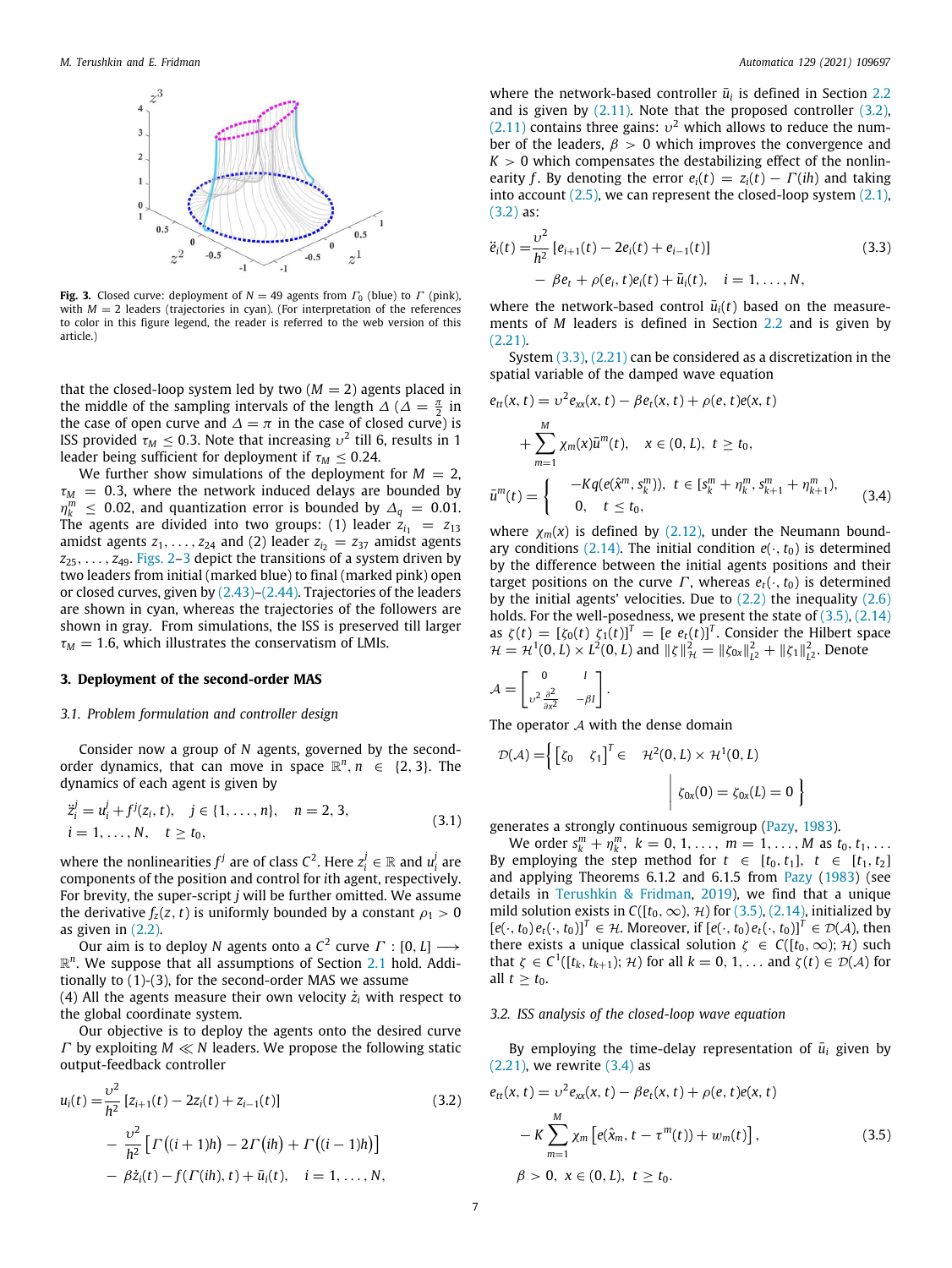We assume  $\tau^m(t) \leq \tau_M$ , whereas  $w_m$  is subject to [\(2.22\)](#page-3-4). Consider the following initial conditions for  $(3.5)$  $(3.5)$  $(3.5)$ ,  $(2.14)$  $(2.14)$  $(2.14)$ :

$$
e(\cdot, t) \equiv e(\cdot, t_0) \in \mathcal{H}^1(0, L), \quad t \le t_0
$$
  

$$
e_t(\cdot, t) \equiv e_t(\cdot, t_0) \in L^2(0, L).
$$
 (3.6)

For the choice of the controller gains  $\beta$  and  $K$  we follow Remark 3.1 of [Terushkin and Fridman](#page-8-20) ([2019](#page-8-20)), where larger  $\beta$  and  $K =$  $\rho_1 + \frac{\beta^2}{4}$  $\frac{1}{4}$  lead to a faster convergence.

In order to derive the ISS conditions for  $(3.5)$  $(3.5)$ ,  $(2.14)$  $(2.14)$  we employ Lyapunov functional of the form ([Terushkin & Fridman](#page-8-20), [2019](#page-8-20))

$$
V(t) = V_0(t) + V_s(t) + V_r(t), \ t \in [t_k, t_{k+1}), \ k = 0, 1, 2, \ldots \quad (3.7)
$$

where  $V_0(t)$  is given by

$$
V_0(t) = p_3 v^2 \int_0^L e_x^2 dx + \int_0^L [e \, e_t] P_0 [e \, e_t]^T dx, \tag{3.8}
$$

with  $P_0$  given by

$$
P_0 = \begin{bmatrix} p_1 & p_2 \\ * & p_3 \end{bmatrix} > 0,\tag{3.9}
$$

and  $V_s$  and  $V_r$  are defined by  $(2.28)$  $(2.28)$ . This functional is defined on the mild solutions of  $(3.5)$  $(3.5)$  $(3.5)$ ,  $(2.14)$  $(2.14)$  $(2.14)$ , and due to  $(3.9)$  it is positive definite with  $V(t) \ge c'(\|e_x(\cdot, t)\|_{L^2}^2 + \|e_t(\cdot, t)\|_{L^2}^2)$  for some  $c' > 0$ .

<span id="page-7-6"></span>**Theorem 3.1.** *Consider the damped wave equation* [\(3.5\)](#page-6-3) *under the Neumann boundary conditions* [\(2.14\)](#page-2-6) *initialized by* ([3.6](#page-7-1)) *with the bounds*  $\tau_M$ ,  $\rho_1$  and  $\Delta_q$ . Given  $\alpha_0 > \alpha_1 > 0$ ,  $\nu^2$ ,  $\beta > \alpha_0$ ,  $K =$  $\rho_1 + \frac{\beta^2}{4}$  $\frac{d^2y}{dx^2}$ , let there exist  $\gamma$ ,  $s > 0$ ,  $r > 0$ , q and  $p_1, p_2, p_3$  that satisfy *the LMIs* ([2.29](#page-4-0))*,* [\(3.9\)](#page-7-0)*,*

$$
p_2 - \alpha_0 p_3 \ge 0, \tag{3.10}
$$

*and*

 $\Psi_{\vert\rho=\pm\rho_1}=$ 

$$
\begin{bmatrix}\n\psi_{11} & \psi_{12} & \psi_{13} & \psi_{14} & Kp_2 & -2\alpha_Mp_2 & -Kp_2 \\
\ast & \psi_{22} & Kp_2 + \tau_M^2r & 0 & Kp_2 & 0 & -Kp_2 \\
\ast & \ast & \psi_{33} & \psi_{34} & 0 & 2\alpha_Mp_2 & 0 \\
\ast & \ast & \ast & \psi_{44} & 0 & 0 & 0 \\
\ast & \ast & \ast & \ast & \psi_{55} & 0 & 0 \\
\ast & \ast & \ast & \ast & \ast & -2\alpha_Mp_3 & 0 \\
\ast & \ast & \ast & \ast & \ast & \ast & -\gamma^2\n\end{bmatrix} \leq 0,
$$
\n(3.11)

$$
\mathcal{A} = \mathcal{A} \cup \mathcal{A}
$$

*where*  $\alpha_M = \frac{\alpha_1}{M}, \Delta = \frac{L}{M}$  and  $\psi_{11} = 2p_2(\rho - K) + 2(\alpha_0 - \alpha_M)p_1 + s(1 - \exp(-2\alpha_0 \tau_M)),$  $\psi_{12} = p_1 + p_2(2\alpha_0 - \beta) + p_3(\rho - K),$  $\psi_{13} = Kp_2 + s \exp(-2\alpha_0 \tau_M) + 2\alpha_M p_1$  $\psi_{14} = s \exp(-2\alpha_0 \tau_M), \ \psi_{22} = 2p_2 + 2p_3(\alpha_0 - \beta),$  $\psi_{33} = -(s+r) \exp(-2\alpha_0 \tau_M) - 2\alpha_M p_1$  $\psi_{34} = -(s+q) \exp(-2\alpha_0 \tau_M),$ 

$$
\psi_{44} = -(s+r) \exp(-2\alpha_0 \tau_M), \ \psi_{55} = -2\alpha_M p_3 v^2 (\pi^2/\Delta^2).
$$

*Then* ([1.3](#page-1-2)) *holds for V defined by* ([3.7](#page-7-2)) *on the mild solutions of* [\(3.5\)](#page-6-3) and [\(2.14](#page-2-6))*, where*  $\varepsilon = 2(\alpha_0 - \alpha_1)$  and  $\alpha > 0$  is a unique positive *solution of*  $\alpha = \alpha_0 - \alpha_1 \exp(2\alpha \tau_M)$ *. Thus,* [\(3.5](#page-6-3)), [\(2.14](#page-2-6)) *is ISS, i.e. there exist*  $c_0 > 0$  *and*  $\gamma_0 > 0$  *such that for all*  $t \ge t_0$ 

$$
\frac{1}{L+1} \max_{x \in [0,L]} e^{2}(x,t) \leq \left[ ||e(\cdot,t)||_{\mathcal{H}^{1}}^{2} + ||e_{t}(\cdot,t)||_{L^{2}}^{2} \right] \leq c_{0} \exp(-2\alpha(t-t_{0})) \left[ ||e(\cdot,t_{0})||_{\mathcal{H}^{1}}^{2} + ||e_{t}(\cdot,t_{0})||_{L^{2}}^{2} \right] + \gamma_{0} \Delta_{q}^{2}L.
$$
\n(3.12)

*Moreover, if the strict inequalities* [\(3.9\)](#page-7-0)*–*([3.11](#page-7-3)) *are feasible with*  $\alpha_0 = \alpha_1 > 0$ , then the error system [\(3.5\)](#page-6-3), [\(2.14\)](#page-2-6) *is ISS with a small enough decay rate.*

<span id="page-7-1"></span>**Proof.** By employing ([2.33](#page-4-7)) and [\(2.34\)](#page-4-8), the error dynamics can be represented as

$$
e_{tt} = \nu^2 e_{xx} - \beta e_t + (\rho - K)e
$$
\n
$$
+ K \sum_{m=1}^{M} \chi_m \left[ \nu_1 + \int_{\hat{x}_m}^{x} e_{\zeta}(\zeta, t - \tau^m(t)) d\zeta - w_m(t) \right].
$$
\n(3.13)

<span id="page-7-2"></span>As in [Fridman](#page-8-28) [\(2013\)](#page-8-28), we consider first  $[e(\cdot, t_0), e_t(\cdot, t_0)]^T \in$  $D(A)$ . Then we can differentiate  $V(t)$  defined by [\(3.7\)](#page-7-2) along the classical solutions of the wave equation. We proceed with differentiation of  $(3.7)$  $(3.7)$  along  $(3.5)$  $(3.5)$ . Note that integration by parts and substitution of boundary conditions leads to

∫ *<sup>L</sup>*

<span id="page-7-0"></span>
$$
\int_0^L (p_2e + p_3e_t) e_{xx} dx = - \int_0^L (p_2e_x^2 + p_3e_xe_{xt}) dx.
$$
  
Then

$$
\dot{V}_0 + 2\alpha_0 V_0 \le 2v^2(\alpha_0 p_3 - p_2) \int_0^L e_x^2 dx
$$
  
+ 
$$
\int_0^L [e \, e_t] G[e \, e_t]^T dx + 2 \sum_{m=1}^M \int_{x_{m-1}}^{x_m} K(p_2 e + p_3 e_t)
$$
  
+ 
$$
\left[ v_1 + \int_{\hat{x}_m}^x e_\zeta(\zeta, t - \tau^m(t)) d\zeta - w_m(t) \right] dx
$$

where

<span id="page-7-4"></span>
$$
G \stackrel{\Delta}{=} \begin{bmatrix} 2p_2(\rho - K) + 2\alpha_0 p_1 & p_1 + p_2(2\alpha_0 - \beta) + p_3(\rho - K) \\ * & 2p_2 + 2p_3(\alpha_0 - \beta) \end{bmatrix}.
$$

We will further apply the generalized Halanay's inequality ([1.3](#page-1-2)) for some  $0 < \alpha_1 < \alpha_0$ . Taking into account [\(2.40\)](#page-4-9) with  $V_1$ changed by  $V_0$  and  $(2.25)$ , we have

$$
W \stackrel{\Delta}{=} \dot{V}(t) + 2\alpha_0 V(t) - 2\alpha_1 \sup_{-\tau_M \le \theta \le 0} V(t + \theta) - \gamma^2 \Delta_q^2 L
$$
  
\n
$$
\le \dot{V}(t) + 2\alpha_0 V(t) - 2\alpha_M p_3 v^2 \sum_{m=1}^M \int_{x_{m-1}}^{x_m} e_x^2(x, t - \tau^m(t)) dx
$$
  
\n
$$
- \gamma^2 \sum_{m=1}^M \int_{x_{m-1}}^{x_m} |w_m(t)|^2 dx, \quad \alpha_M = \frac{\alpha_1}{M}.
$$
 (3.14)

<span id="page-7-5"></span><span id="page-7-3"></span>Let  $v_1$  and  $v_2$  be given by ([2.33](#page-4-7)). Denote

$$
\eta = [e \; e_t \; v_1 \; v_2 \int_{\hat{x}_m}^x e_{\xi}(\xi, t - \tau^m(t)) d\xi \; e_t(x, t - \tau^m(t)) \; w_m(t)].
$$

Then, [\(3.10\)](#page-7-4), ([3.14\)](#page-7-5), ([2.37](#page-4-4))–[\(2.39](#page-4-5)) and [\(2.42\)](#page-5-1) yield

$$
W \le 2\nu^2(\alpha_0 p_3 - p_2) \int_0^L e_x^2 dx + \sum_{m=1}^M \int_{x_{m-1}}^{x_m} \eta \Psi \eta^T dx \le 0
$$

if  $\Psi \leq 0$ , where  $\Psi$  is given by [\(3.11\)](#page-7-3). Note that  $\Psi$  is affine in  $\rho$ . Thus, it is sufficient to verify [\(3.11\)](#page-7-3) in the vertices  $\pm \rho_1$ . The rest of the proof is similar to [Theorem](#page-3-9) [2.1.](#page-3-9)

**Remark 3.1.** Consider  $K = \rho_1 + \frac{\beta^2}{4}$  $\frac{p}{4}$ . Assume that the following LMIs hold: [\(3.9\)](#page-7-0) and  $\Psi_{\vert\rho=\pm\rho_1}^0 < 0$ , where

$$
\Psi^0 \stackrel{\Delta}{=} \begin{bmatrix} 2p_2(\rho - K) + 2\alpha_0 p_1 & \psi_{12} \\ \ast & 2p_2 + 2p_3(\alpha_0 - \beta) \end{bmatrix}.
$$

Then, by arguments of Theorem 3.1 in [Terushkin and Fridman](#page-8-20) ([2019\)](#page-8-20), the LMIs [\(2.29](#page-4-0)), ([3.9](#page-7-0)), [\(3.10\)](#page-7-4) and ([3.11\)](#page-7-3) are feasible for any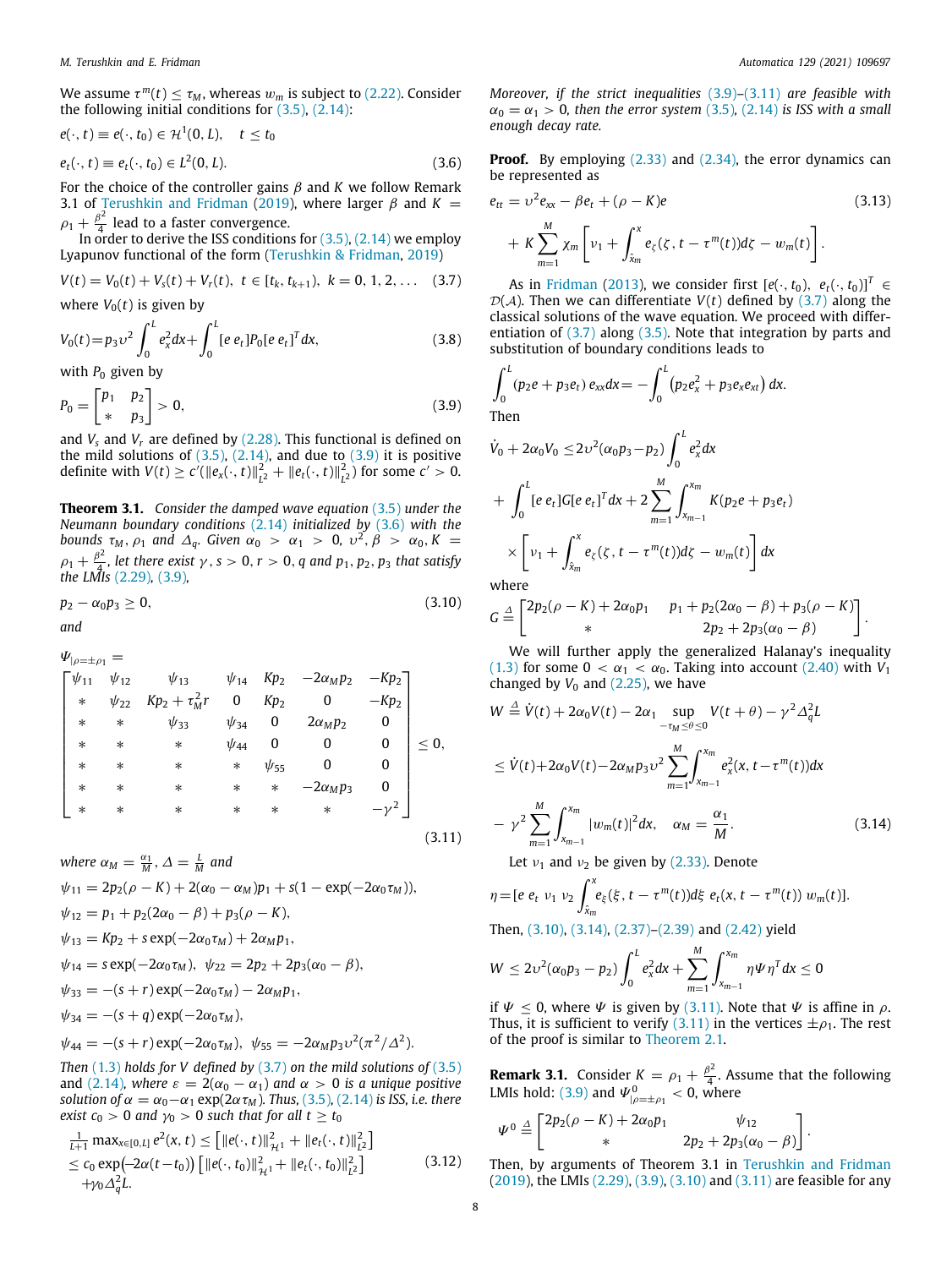

<span id="page-8-29"></span>**Fig. 4.** Deployment of  $N = 49$  agents from  $\Gamma_0$  (blue) to  $\Gamma$  (pink), with  $M = 2$ leaders (trajectories in cyan). (For interpretation of the references to color in this figure legend, the reader is referred to the web version of this article.)

 $\alpha_1 < \alpha_0$  and large enough  $v^2$ ,  $\gamma^2$  and  $\tau_M^{-1}$ . Note that  $\Psi_{|\rho=\rho_1}^0 < 0$ and  $P_0 > 0$  are always feasible, whereas  $\Psi_{|\rho=\pm \rho_1}^0 < 0$  and  $P_0 > 0$ are feasible for small enough  $\rho_1$ .

### *3.3. Numerical simulations: second-order MAS*

We validate the proposed control approach in a simulation with  $N = 49$  agents in  $\mathbb{R}^3$ . Consider a group of N agents, governed by [\(3.1\)](#page-6-5) with a linear  $f^j = z^j$  with  $j \in \{1, 2, 3\}$ , where  $\rho_1 = 1$ in [\(2.2\)](#page-1-0). Our objective is deployment from initial positions on  $\Gamma_0(x)(x \in [0, \pi])$  to desired positions on a smooth open curve  $\Gamma(x)(x \in [0, \pi])$  given by ([2.43\)](#page-5-3). We design a controller with the gains

$$
\upsilon^2 = 4.1, \ \beta = 3, \ K = 1 + \beta^2 / 4. \tag{3.15}
$$

For the linear system, LMI ([3.11](#page-7-3)) of [Theorem](#page-7-6) [3.1](#page-7-6) is verified only in one vertex  $\rho = \rho_1 = 1$ . We find that the LMIs of [Theorem](#page-7-6) [3.1](#page-7-6) are feasible for  $M \geq 2$  leaders. By further verifying the LMIs of [Theorem](#page-7-6) [3.1](#page-7-6) with  $\alpha_0 = \alpha_1 = 0.4$ , we find that the system with two leaders ( $M = 2$ ) is ISS provided  $\tau_M \leq 0.52$ . Note that increasing  $v^2$  till 5.1, results in one leader being sufficient for deployment if  $\tau_M \leq 0.29$ .

We further show simulations of the deployment for  $M = 2$ ,  $\tau_M$  = 0.52, where the network induced delays are bounded by η *m*  $\leq$  0.02, and quantization error is bounded by  $\Delta$ <sup>*q*</sup> = 0.01. As in Section [2.4,](#page-5-5) the agents are divided into two groups: (1) leader  $z_{i_1} = z_{13}$  amidst agents  $z_1, \ldots, z_{24}$  and (2) leader  $z_{i_2} =$  $z_{37}$  amidst agents  $z_{25}, \ldots, z_{49}$  $z_{25}, \ldots, z_{49}$  $z_{25}, \ldots, z_{49}$ . [Fig.](#page-8-29) 4 depicts the transitions of a system driven by two leaders from initial (marked blue) to final (marked pink) open curves. Trajectories of the leaders are shown in cyan, whereas the trajectories of the followers are shown in gray. From simulations, the ISS is preserved till essentially larger  $\tau_M = 2.1$ , which illustrates the conservatism of LMI conditions.

## **4. Conclusions**

We presented a network-based deployment of a large-scale first and second-order nonlinear MAS onto a smooth (open or closed) curve. A static output-feedback controller was designed by employing the measurements by each agent of his position with respect to the closest neighbors (and his velocity for the second-order agents) as well as the measurements of the leaders' absolute positions with respect to the curve that were sent through communication network to other agents. The proposed method can be extended in the future to locally Lipschitz nonlinearities and to constrained (e.g. due to quantization) networkbased control  $\bar{u}_i(t)$  that should lead to regional results (similar to [Terushkin & Fridman,](#page-8-30) [2020a\)](#page-8-30).

#### **References**

- <span id="page-8-27"></span>[Bar Am, N., & Fridman, E. \(2014\). Network-based](http://refhub.elsevier.com/S0005-1098(21)00217-X/sb1) *H*∞ filtering of parabolic systems. *Automatica*, *50*[, 3139–3146.](http://refhub.elsevier.com/S0005-1098(21)00217-X/sb1)
- <span id="page-8-6"></span>[Dunbabin, M., & Marques, L. \(2012\). Robots for environmental monitoring:](http://refhub.elsevier.com/S0005-1098(21)00217-X/sb2) [Significant advancements and applications.](http://refhub.elsevier.com/S0005-1098(21)00217-X/sb2) *IEEE Robotics & Automation Magazine*, *19*[\(1\), 24–39.](http://refhub.elsevier.com/S0005-1098(21)00217-X/sb2)
- <span id="page-8-9"></span>[Freudenthaler, G., & Meurer, T. \(2020\). PDE-based multi-agent formation control](http://refhub.elsevier.com/S0005-1098(21)00217-X/sb3) [using flatness and backstepping: Analysis, design and robot experiments.](http://refhub.elsevier.com/S0005-1098(21)00217-X/sb3) *Automatica*, *115*[, Article 108897.](http://refhub.elsevier.com/S0005-1098(21)00217-X/sb3)
- <span id="page-8-28"></span>[Fridman, E. \(2013\). Observers and initial state recovering for a class of hyperbolic](http://refhub.elsevier.com/S0005-1098(21)00217-X/sb4) [systems via Lyapunov method.](http://refhub.elsevier.com/S0005-1098(21)00217-X/sb4) *Automatica*, *49*(7), 2250–2260.
- <span id="page-8-18"></span>Fridman, E. (2014). *[Systems and control: Foundations and applications](http://refhub.elsevier.com/S0005-1098(21)00217-X/sb5)*, *Introduction [to time-delay systems: Analysis and control](http://refhub.elsevier.com/S0005-1098(21)00217-X/sb5)*. Birkhauser.
- <span id="page-8-24"></span>[Fridman, E., & Bar Am, N. \(2013\). Sampled-data distributed](http://refhub.elsevier.com/S0005-1098(21)00217-X/sb6) *H*∞ control of transport reaction systems. *[SIAM Journal on Control and Optimization](http://refhub.elsevier.com/S0005-1098(21)00217-X/sb6)*, *51*(2), [1500–1527.](http://refhub.elsevier.com/S0005-1098(21)00217-X/sb6)
- <span id="page-8-16"></span>[Fridman, E., & Blighovsky, A. \(2012\). Robust sampled-data control of a class of](http://refhub.elsevier.com/S0005-1098(21)00217-X/sb7)
- <span id="page-8-23"></span>[semilinear parabolic systems.](http://refhub.elsevier.com/S0005-1098(21)00217-X/sb7) *Automatica*, *48*, 826–836. [Fridman, E., & Dambrine, M. \(2009\). Control under quantization, saturation and](http://refhub.elsevier.com/S0005-1098(21)00217-X/sb8) [delay: An LMI approach.](http://refhub.elsevier.com/S0005-1098(21)00217-X/sb8) *Automatica*, *45*, 2258–2264.
- <span id="page-8-7"></span>[Frihauf, P., & Krstic, M. \(2010\). Leader-enabled deployment onto planar curves:](http://refhub.elsevier.com/S0005-1098(21)00217-X/sb9) A PDE-based approach. *[IEEE Transactions on Automatic Control](http://refhub.elsevier.com/S0005-1098(21)00217-X/sb9)*, *56*(8), [1791–1806.](http://refhub.elsevier.com/S0005-1098(21)00217-X/sb9)
- <span id="page-8-26"></span>Henry, D. (1981). *Lecture Notes in Mathematics*, *[Geometric Theory of Semilinear](http://refhub.elsevier.com/S0005-1098(21)00217-X/sb10) [Parabolic Equations \(vol. 840\)](http://refhub.elsevier.com/S0005-1098(21)00217-X/sb10)*. Springer Berlin Heidelberg.
- <span id="page-8-12"></span>[Jie, Q., Feng, P., & Jinpeng, Q. \(2015\). A PDE approach to formation tracking](http://refhub.elsevier.com/S0005-1098(21)00217-X/sb11) control for multi-agent systems. In *[2015 34th Chinese control conference](http://refhub.elsevier.com/S0005-1098(21)00217-X/sb11)* (pp. [7136–7141\). IEEE.](http://refhub.elsevier.com/S0005-1098(21)00217-X/sb11)
- <span id="page-8-19"></span>[Kang, W., & Fridman, E. \(2019\). Distributed stabilization of Korteweg–de](http://refhub.elsevier.com/S0005-1098(21)00217-X/sb12) [Vries–Burgers equation in the presence of input delay.](http://refhub.elsevier.com/S0005-1098(21)00217-X/sb12) *Automatica*, *100*, [260–273.](http://refhub.elsevier.com/S0005-1098(21)00217-X/sb12)
- <span id="page-8-17"></span>[Liberzon, D. \(2003\). Hybrid feedback stabilization of systems with quantized](http://refhub.elsevier.com/S0005-1098(21)00217-X/sb13) signals. *Automatica*, *39*[\(9\), 1543–1554.](http://refhub.elsevier.com/S0005-1098(21)00217-X/sb13)
- <span id="page-8-2"></span>Mesbahi, M., & Egerstedt, M. (2010). *[Graph theoretic methods in multiagent](http://refhub.elsevier.com/S0005-1098(21)00217-X/sb14) networks (vol. 33)*[. Princeton University Press.](http://refhub.elsevier.com/S0005-1098(21)00217-X/sb14)
- <span id="page-8-8"></span>Meurer, T. (2012). *[Control of higher–dimensional PDEs: Flatness and backstepping](http://refhub.elsevier.com/S0005-1098(21)00217-X/sb15) designs*[. Springer Science & Business Media.](http://refhub.elsevier.com/S0005-1098(21)00217-X/sb15)
- <span id="page-8-10"></span>[Meurer, T., & Krstic, M. \(2011\). Finite-time multi-agent deployment: A nonlinear](http://refhub.elsevier.com/S0005-1098(21)00217-X/sb16)
- <span id="page-8-3"></span>[PDE motion planning approach.](http://refhub.elsevier.com/S0005-1098(21)00217-X/sb16) *Automatica*, *47*(11), 2534–2542. [Oh, K.-K., Park, M.-C., & Ahn, H.-S. \(2015\). A survey of multi-agent formation](http://refhub.elsevier.com/S0005-1098(21)00217-X/sb17) control. *[Automatica](http://refhub.elsevier.com/S0005-1098(21)00217-X/sb17)*, *53*, 424–440.
- <span id="page-8-5"></span>[Olfati-Saber, R. \(2006\). Flocking for multi-agent dynamic systems: Algorithms](http://refhub.elsevier.com/S0005-1098(21)00217-X/sb18) and theory. *[IEEE Transactions on Automatic Control](http://refhub.elsevier.com/S0005-1098(21)00217-X/sb18)*, *51*(3), 401–420. Pazy, A. (1983). *[Semigroups of linear operators and applications to partial](http://refhub.elsevier.com/S0005-1098(21)00217-X/sb19)*
- <span id="page-8-25"></span>*[differential equations \(vol. 44\)](http://refhub.elsevier.com/S0005-1098(21)00217-X/sb19)*. Springer New York. [Pilloni, A., Pisano, A., Orlov, Y., & Usai, E. \(2015\). Consensus-based control for a](http://refhub.elsevier.com/S0005-1098(21)00217-X/sb20)
- <span id="page-8-11"></span>[network of diffusion PDEs with boundary local interaction.](http://refhub.elsevier.com/S0005-1098(21)00217-X/sb20) *IEEE Transactions [on Automatic Control](http://refhub.elsevier.com/S0005-1098(21)00217-X/sb20)*, *61*(9), 2708–2713.
- <span id="page-8-14"></span>[Qi, J., Wang, S., Fang, J.-a., & Diagne, M. \(2019\). Control of multi-agent systems](http://refhub.elsevier.com/S0005-1098(21)00217-X/sb21) [with input delay via PDE-based method.](http://refhub.elsevier.com/S0005-1098(21)00217-X/sb21) *Automatica*, *106*, 91–100.
- <span id="page-8-4"></span>[Ren, W., Beard, R. W., & Atkins, E. M. \(2007\). Information consensus in](http://refhub.elsevier.com/S0005-1098(21)00217-X/sb22) [multivehicle cooperative control.](http://refhub.elsevier.com/S0005-1098(21)00217-X/sb22) *IEEE Control Systems Magazine*, *27*(2), 71–82.
- <span id="page-8-13"></span>[Tang, S.-X., Qi, J., & Zhang, J. \(2017\). Formation tracking control for multi-agent](http://refhub.elsevier.com/S0005-1098(21)00217-X/sb23) [systems: A wave-equation based approach.](http://refhub.elsevier.com/S0005-1098(21)00217-X/sb23) *International Journal of Control, [Automation and Systems](http://refhub.elsevier.com/S0005-1098(21)00217-X/sb23)*, *15*(6), 2704–2713.
- <span id="page-8-20"></span>[Terushkin, M., & Fridman, E. \(2019\). Sampled-data observers for semilinear](http://refhub.elsevier.com/S0005-1098(21)00217-X/sb24) [damped wave equations under spatially sampled state measurements.](http://refhub.elsevier.com/S0005-1098(21)00217-X/sb24) *[Automatica](http://refhub.elsevier.com/S0005-1098(21)00217-X/sb24)*, *106*, 150–160.
- <span id="page-8-30"></span>[Terushkin, M., & Fridman, E. \(2020a\). Network-based control of a semilinear](http://refhub.elsevier.com/S0005-1098(21)00217-X/sb25) [damped beam equation under point and pointlike measurements.](http://refhub.elsevier.com/S0005-1098(21)00217-X/sb25) *Systems & Control Letters*, *136*[, Article 104617.](http://refhub.elsevier.com/S0005-1098(21)00217-X/sb25)
- <span id="page-8-22"></span>Terushkin, M., & Fridman, E. (2020b). Network-based deployment of the second-order multi agents: A PDE approach. In *21st IFAC world congress. Berlin*.
- <span id="page-8-15"></span>[Wei, J., Fridman, E., & Johansson, K. H. \(2019\). A PDE approach to deployment](http://refhub.elsevier.com/S0005-1098(21)00217-X/sb27) [of mobile agents under leader relative position measurements.](http://refhub.elsevier.com/S0005-1098(21)00217-X/sb27) *Automatica*, *106*[, 47–53.](http://refhub.elsevier.com/S0005-1098(21)00217-X/sb27)
- <span id="page-8-21"></span>[Wen, L., Yu, Y., & Wang, W. \(2008\). Generalized Halanay inequalities for dissi](http://refhub.elsevier.com/S0005-1098(21)00217-X/sb28)[pativity of Volterra functional differential equations.](http://refhub.elsevier.com/S0005-1098(21)00217-X/sb28) *Journal of Mathematical [Analysis and Applications](http://refhub.elsevier.com/S0005-1098(21)00217-X/sb28)*, *347*(1), 169–178.

<span id="page-8-1"></span><span id="page-8-0"></span>

**Maria Terushkin** received her M.Sc. degree in 2016, in Electrical Engineering at Tel-Aviv University, Israel, where she is currently a Ph.D. student. Her research interests include distributed-parameter systems, networked-control systems, time-delay systems.